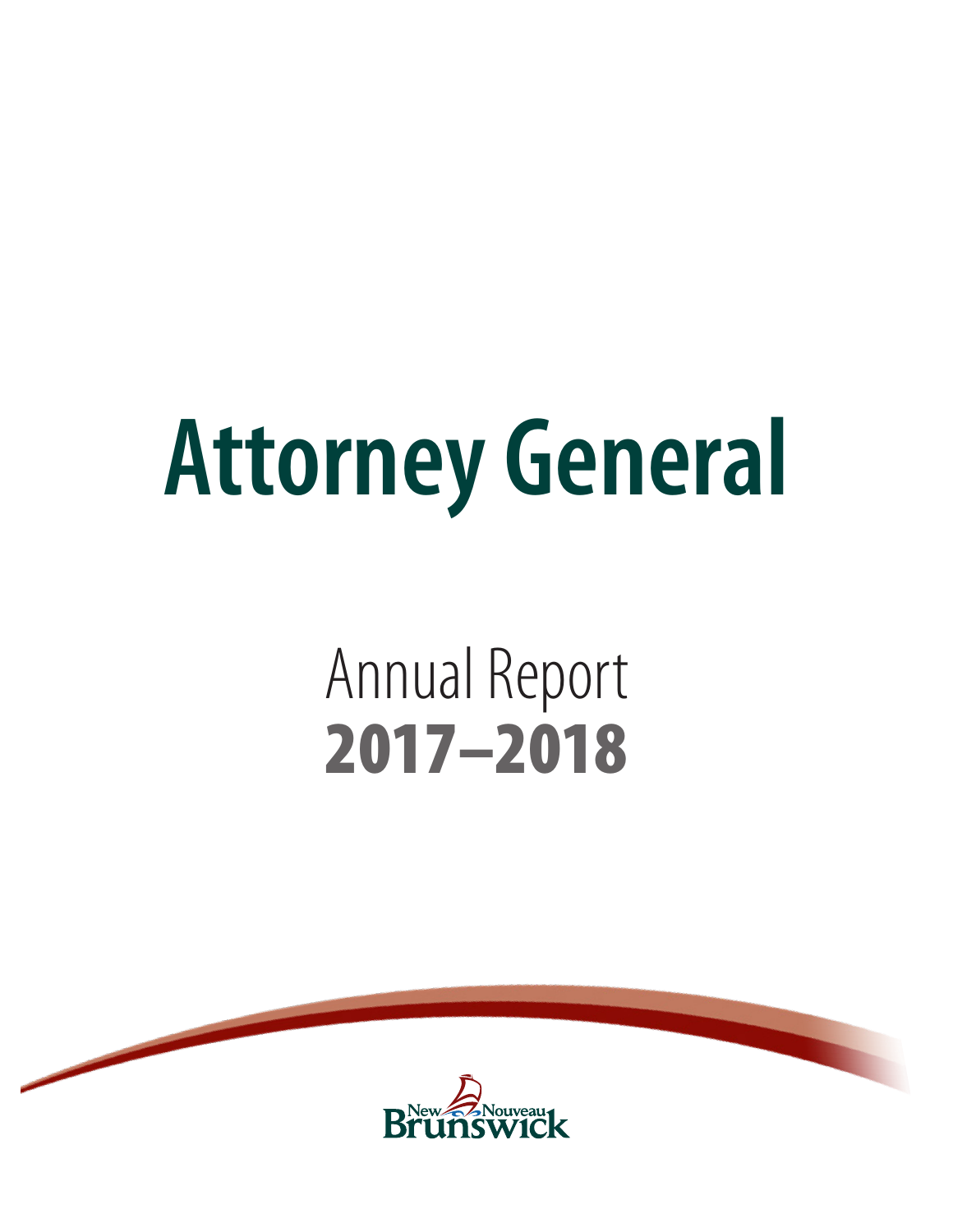**Attorney General Annual Report 2017-2018**

Province of New Brunswick PO 6000, Fredericton NB E3B 5H1 CANADA

#### [www.gnb.ca](http://www.gnb.ca)

ISBN 978-1-4605-1644-7 (Bilingual print edition) ISBN 978-1-4605-1645-4 (PDF: English edition)

ISSN 2368-6448 (Bilingual print edition) ISSN 2368-6456 (PDF: English edition)

12118 | 2019.01 | Printed in New Brunswick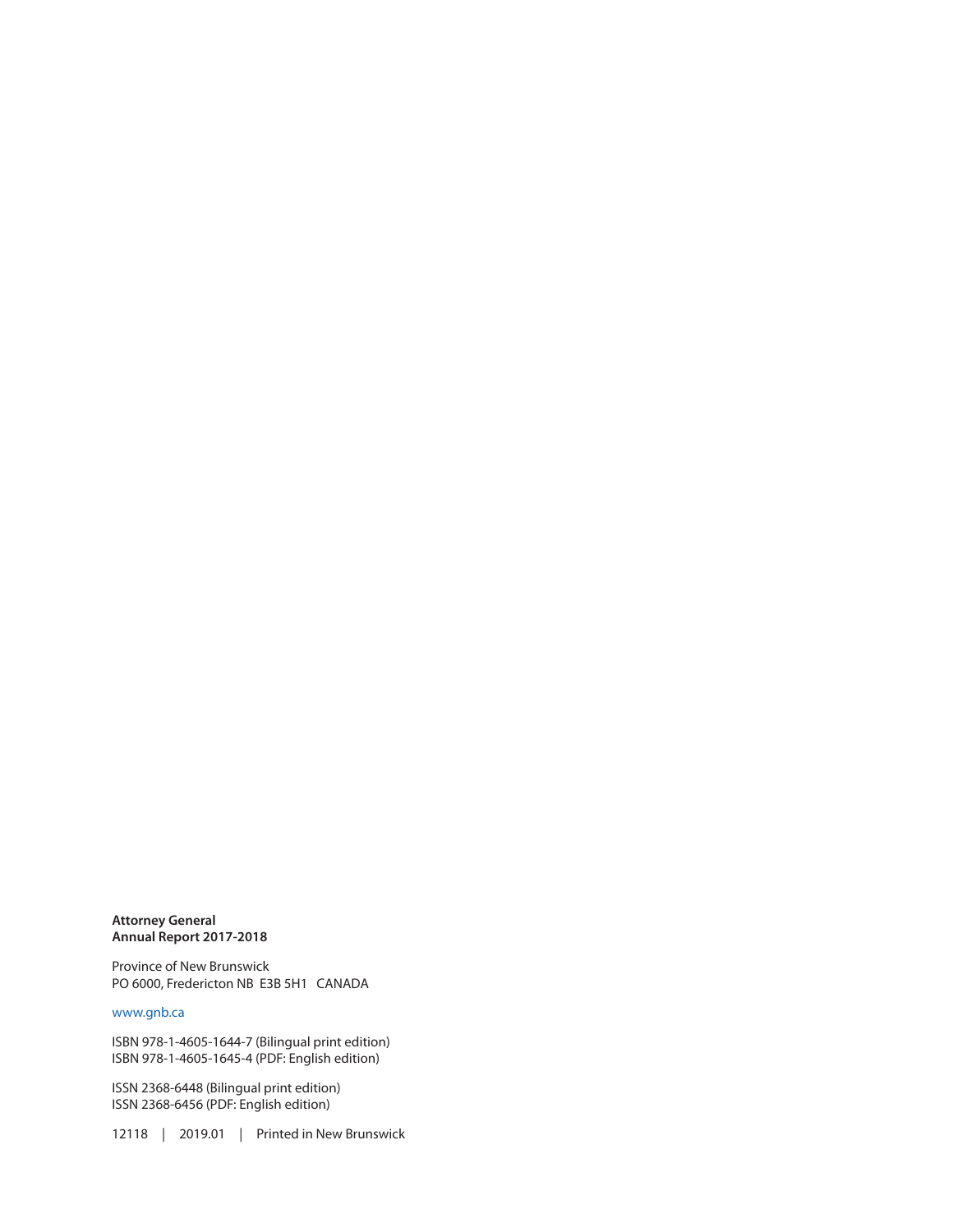### Transmittal letters

#### **From the Attorney General to the Lieutenant-Governor**

**The Honourable Jocelyne Roy Vienneau Lieutenant-Governor of New Brunswick**

May it please your Honour:

It is my privilege to submit the Annual Report of the Office of the Attorney General, Province of New Brunswick, for the fiscal year April 1, 2017, to March 31, 2018.

Respectfully submitted,

Honourable Andrea Anderson-Mason, Q.C. Attorney General

**From the Deputy Attorney General to the Attorney General Honourable Andrea Anderson Mason, Q.C.**

Madame Attorney General:

I am pleased to be able to present the Annual Report describing operations of the Office of the Attorney General, Province of New Brunswick, for the fiscal year April 1, 2017, to March 31, 2018.

Respectfully submitted,

John B. D. Logan, Q.C. Deputy Attorney General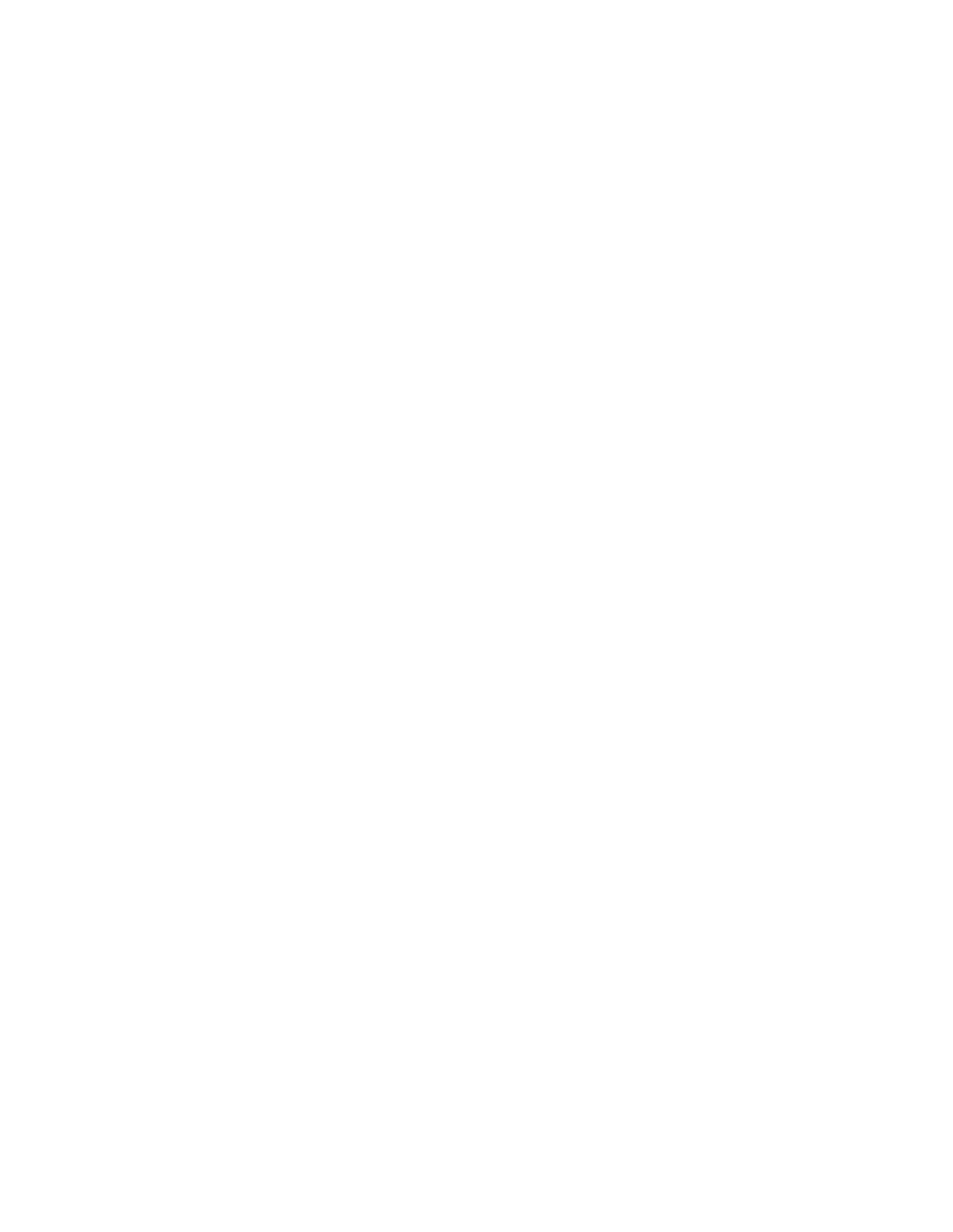# Table of contents

| Summary of recommendations from the Office of the Auditor General 23 |
|----------------------------------------------------------------------|
|                                                                      |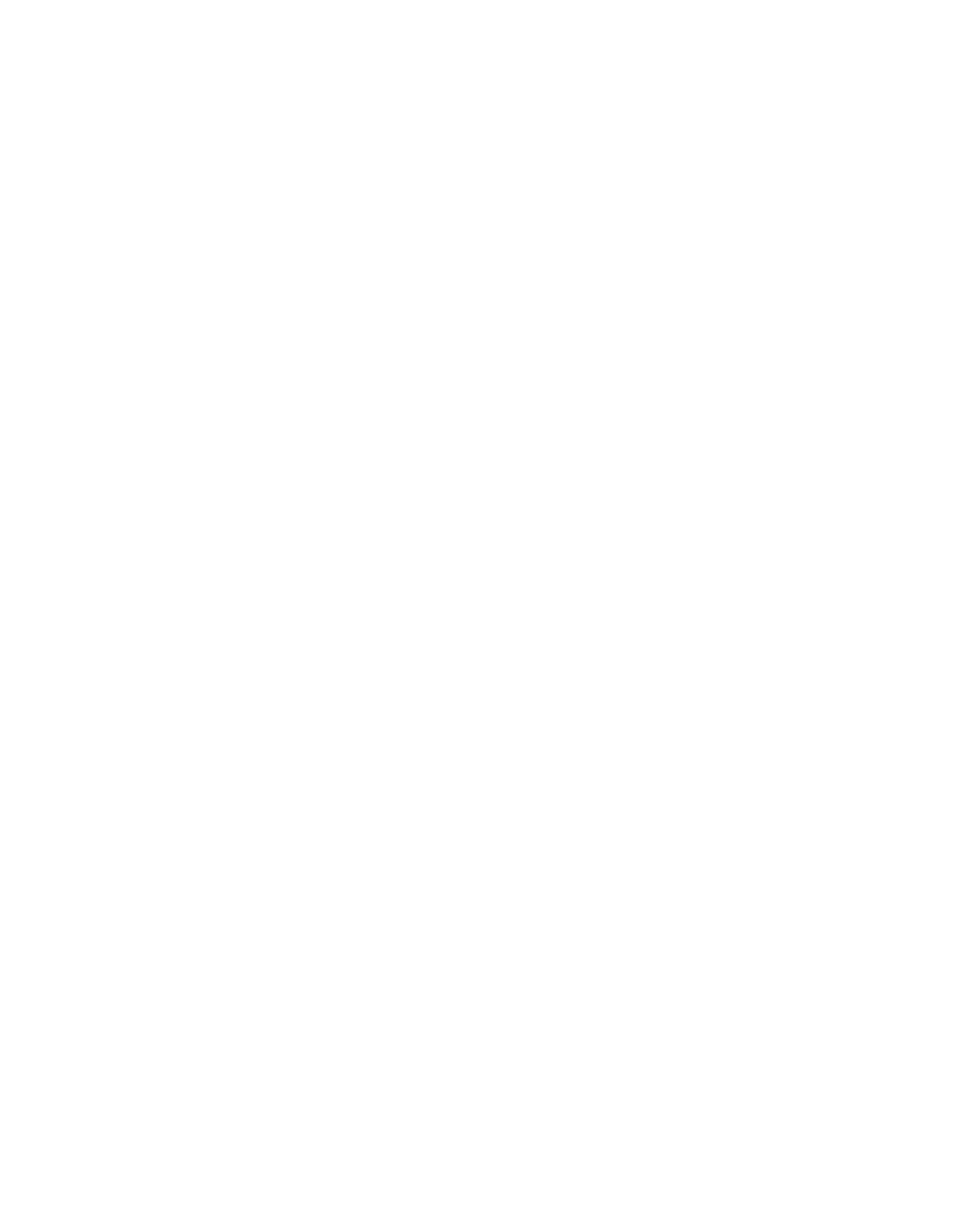# <span id="page-6-0"></span>Attorney General's message

The Office of the Attorney General had a busy year. With our mandate to promote and defend the Rule of Law and to ensure the protection of the public interest, we managed approximately 21,500 prosecutions, provided legal advice to and represented departments and select agencies of government and dealt with highly complex adult and child protection matters.

Seventy Two bills and 63 regulations were drafted, each with the level of professionalism and integrity that New Brunswickers have come to expect from this office.

Unique to New Brunswick is our ability and commitment to accomplish our work in both languages, concurrently. As the chief legal officer of the Crown, I am proud to provide all services equally and equitably in both Official Languages.

It is an honour to be part of this institution and I look forward to serving New Brunswickers in this capacity.

Honourable Andrea Anderson-Mason, Q.C. Attorney General (as of November 9th, 2018)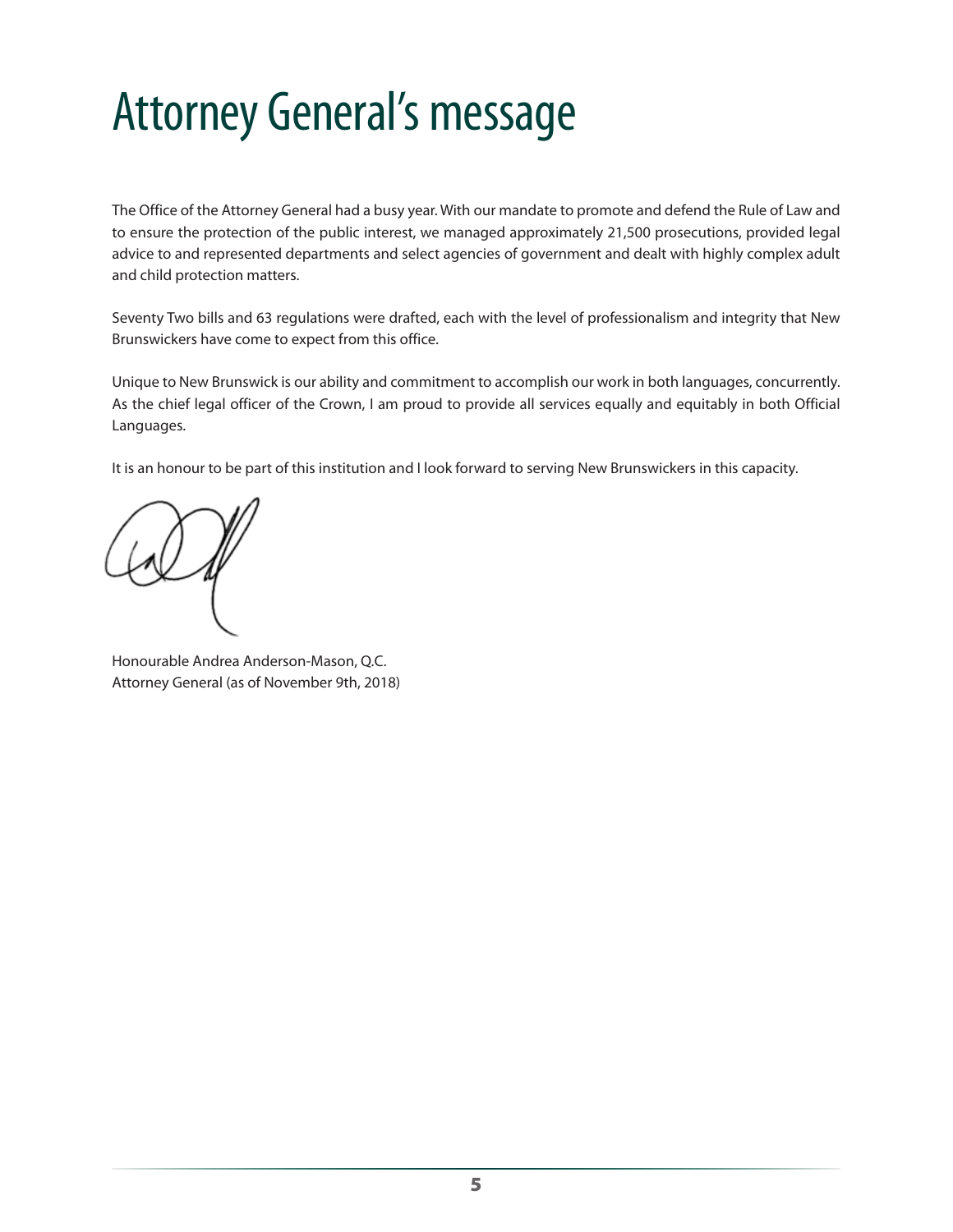# <span id="page-7-0"></span>Deputy Attorney General's message

The 2017-2018 annual report outlines the measures and initiatives undertaken by the Office of the Attorney General from April 1, 2017 to March 31, 2018.

The Office of the Attorney General continued to uphold its many responsibilities, including the prosecution of all offences under the *Criminal Code of Canada* and the *Statutes of New Brunswick* and dealing with adult and child protection matters. The office also represented the Crown in matters of civil and constitutional litigation and provide legal advice and services to all government department and select agencies.

This past year, the office continued to provide impartial services and advice, in both Official Languages, to government on proposed legislation. Staff provided advice and drafting services for the government and published all acts and regulations in accordance with the *Queen's Printer Act*.

Staff of the Office of the Attorney General continued to reach and exceed performance measures and the office managed its expenses within budget, ensuring accountability and value to New Brunswickers. As the Deputy Attorney General, I am proud to release this annual report, which outlines how we achieved our mandate to promote and defend the Rule of Law and to ensure protection of the public interest.

John B. D. Logan, Q.C. Deputy Attorney General (as of November 10th, 2018)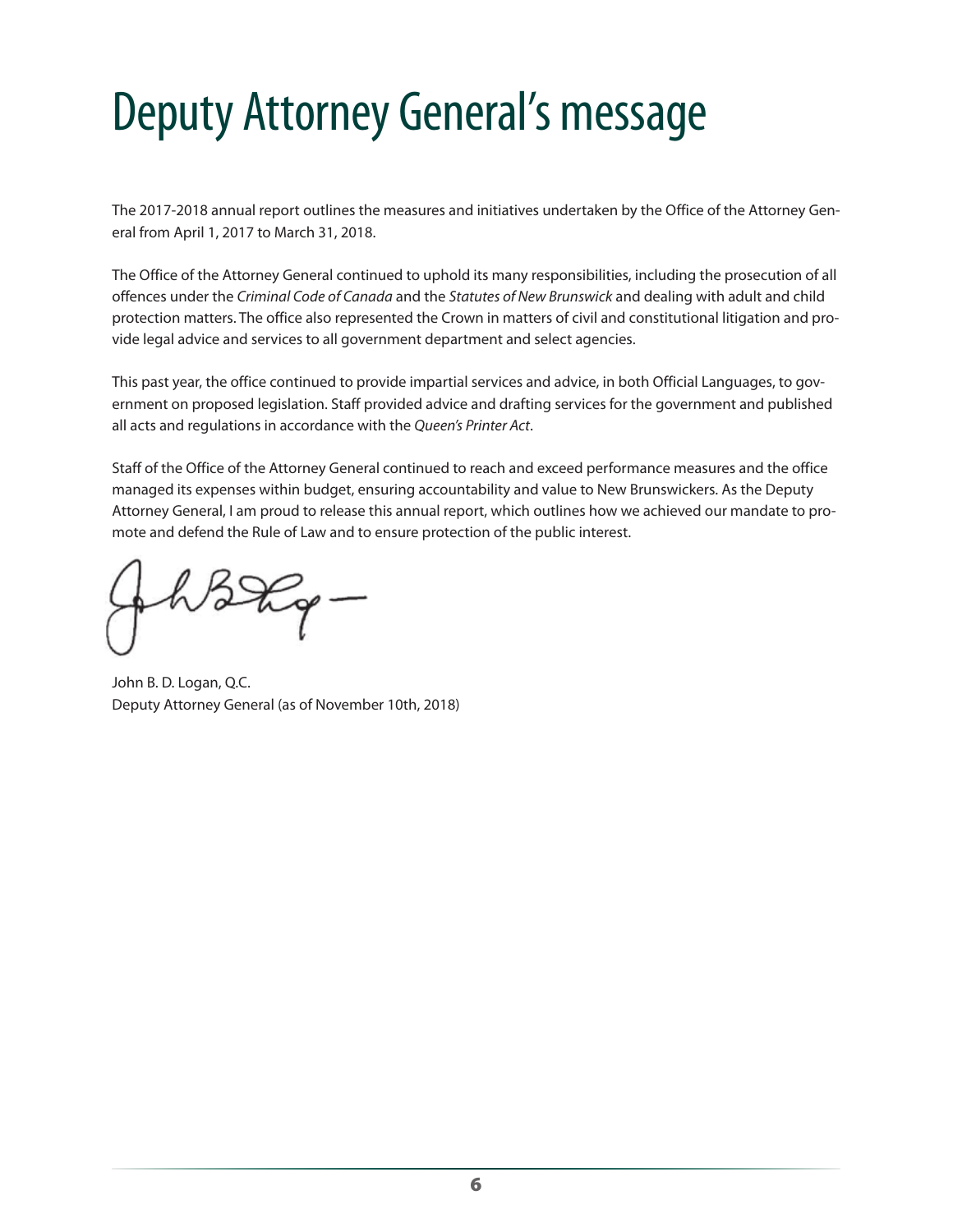# <span id="page-8-0"></span>Strategic priorities

### Strategy management

The Government of New Brunswick (GNB) uses a Formal Management system built on leading business practices to develop, communicate and review strategy. This process provides the Public Service with a proven methodology to execute strategy, increase accountability and continuously drive improvement.

The development of the strategy, using the Formal Management system, starts with a strategic vision to move New Brunswick forward. This vision is anchored in five priority areas:

- *Jobs* Creating the best environment for jobs to be generated by New Brunswickers, by businesses, by their ideas, by their entrepreneurial spirit, and by their hard work. Growth efforts will be guided by the *New Brunswick Economic Growth Plan*, which focuses on strengthening the workforce; expanding innovation capacity; increasing the agility of government; fostering public and private investment in strategic infrastructure; and growing capital investment from the private sector.
- *Education* Improving education as guided by two 10-year plans, *Everyone at Their Best* for the anglophone sector and *Donnons à nos enfants une longueur d'avance* for the francophone sector, that identify objectives for the early learning and education system and establish clear expectations for standards and performance. The areas of focus are: ensuring children and other learners develop the competencies they need to be successful in school and life; improving both literacy and numeracy skills for all learners; and working to make post-secondary education more accessible and affordable.
- *Families* Creating a healthier and stronger New Brunswick by focusing on seven key areas: improving access to primary and acute care; promoting wellness; supporting those with mental health challenges; fostering healthy aging and support for seniors; advancing women's equality; reducing poverty; and providing support for persons living with a disability.
- *Federal and Aboriginal Relations* Building stronger relationships with First Nations; strengthening action on climate change; and working with the federal government to maximize federal funding, including optimizing infrastructure funding and growing the workforce through immigration.
- *Smart Province* Providing taxpayers with better value for their money by transforming the culture of government by eliminating duplication; adopting new innovations in technology to improve services and savings; and ensuring GNB has a ready workforce that has the skills, training, support, leadership and working environments it needs to thrive.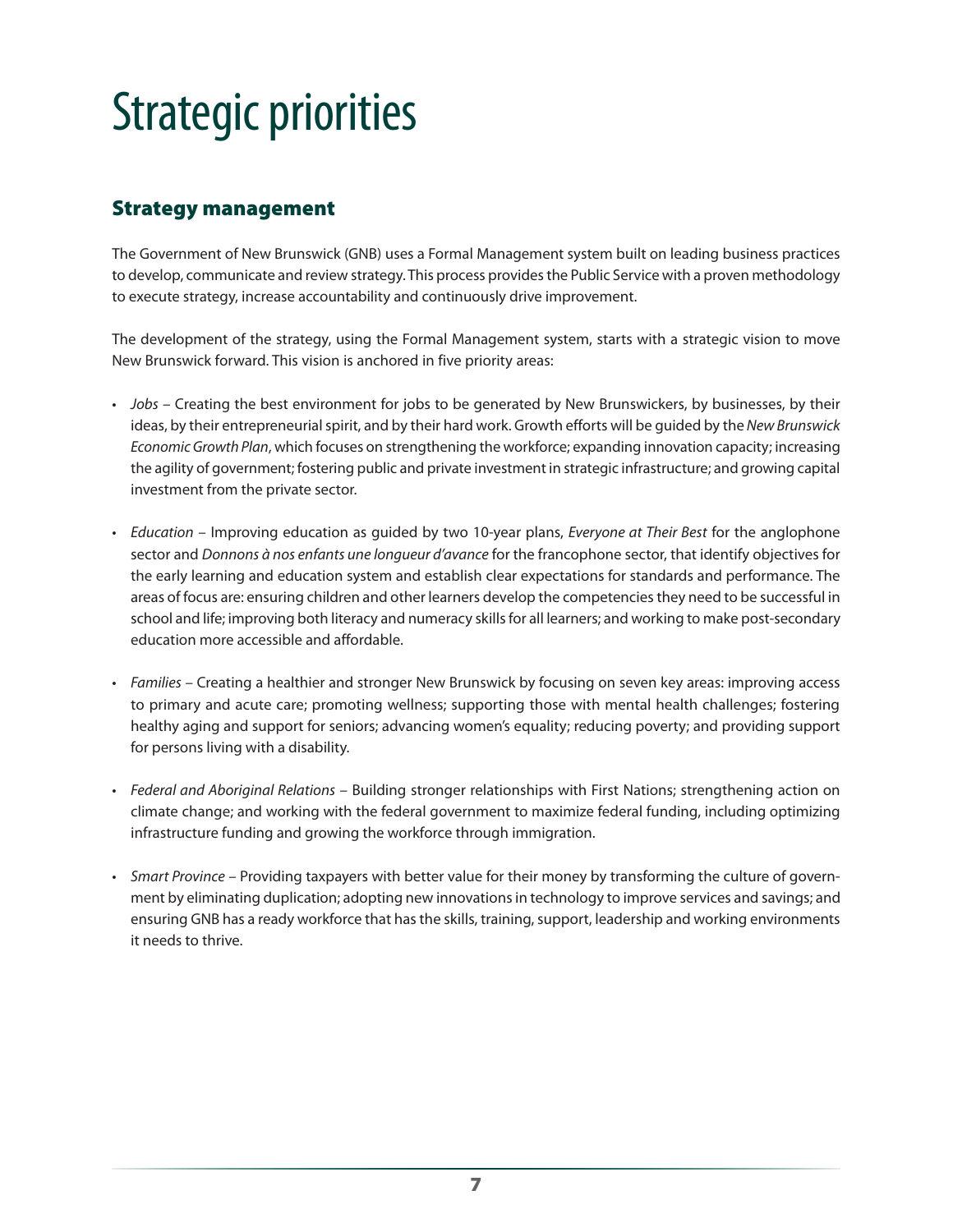# <span id="page-9-0"></span>**Highlights**

#### **During the 2016-2017 fiscal year, the Office of the Attorney General focused on the following strategic priorities:**

- Between April 1, 2017, and March 31, 2018, 72 bills drafted by the office received Royal Assent, and 63 regulations drafted by the office were filed with the Registrar of Regulations.
- The Public Prosecution Branch managed 20,465 prosecutions under the *Criminal Code of Canada* and the *Controlled Drugs and Substances Act* against adults and 1,193 prosecutions under the *Youth Criminal Justice Act.*
- The Public Prosecution Branch has expanded its E-Disclosure project to include pilots at two additional sites with plans to expand the program to other locations in the coming year. The Early Resolution project shows promising results in reducing court backlogs and increasing overall efficiencies at the prosecutor and court levels. The E-Disclosure project increases efficiencies in the disclosure of files and further reduces storage costs.
- On Dec. 31, 2017, acts were repealed under the *Statute Repeal Act*, administered by the Branch under the authority of the Attorney General. This resulted in four more outdated, unproclaimed acts or portions of acts being removed from the statute books.
- Child support issues and Judicial Enforcement proceedings litigated by the Family Crown prosecutors account for approximately 30 per cent of the total workload of Family Crown Services. This litigation assists those receiving income assistance in obtaining child support orders and contributes to the successful recovery of income assistance costs by GNB (through the Family Support Orders Services) each year.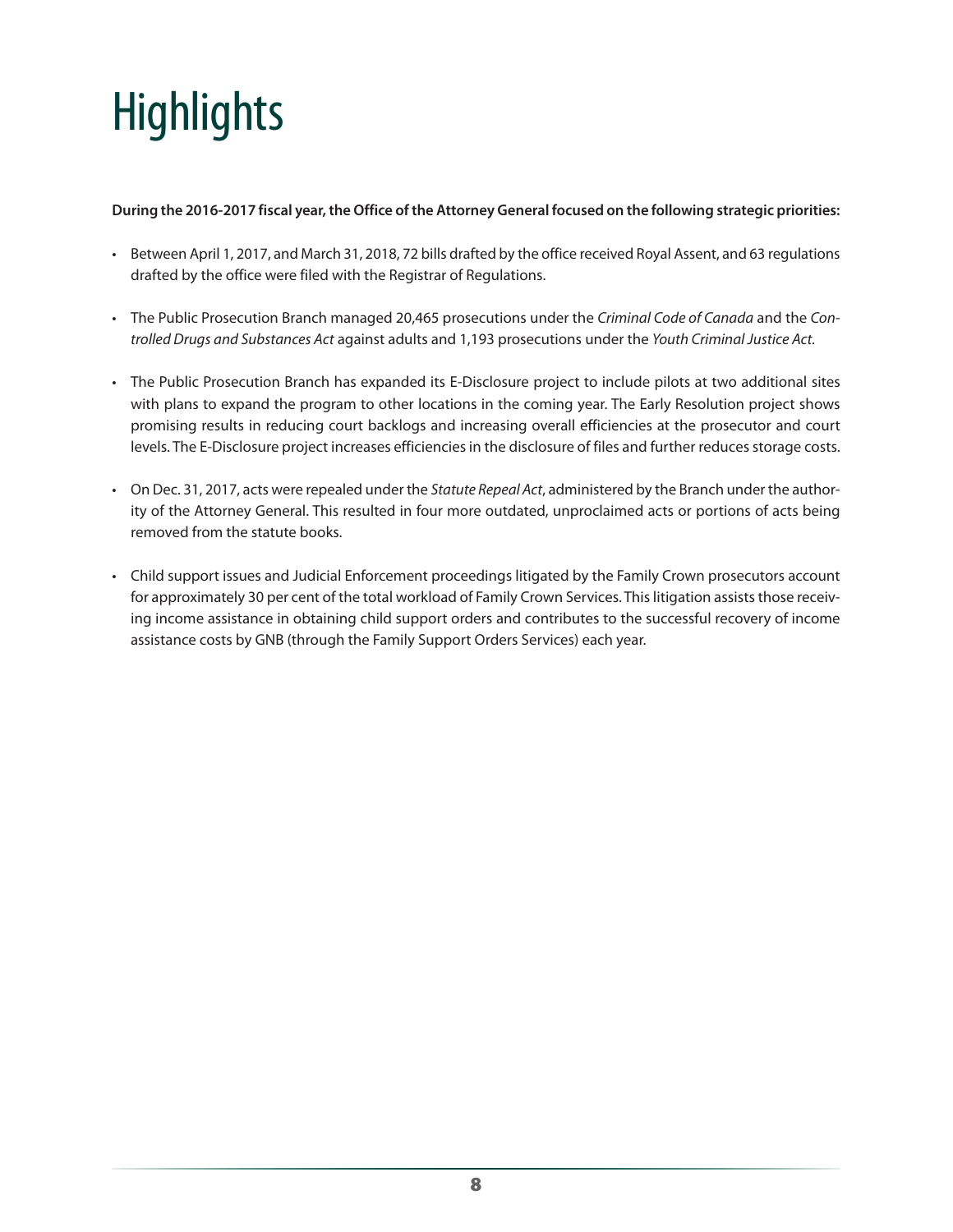# <span id="page-10-0"></span>Performance measures

Based on the strategy map, a framework that translates the organization's strategy into a set of objectives and performance measures is developed. This allows the department to measure progress in meeting objectives. The performance measures do not reflect all of the day-to-day operations of the department, but rather the strategic areas where it needs to focus improvement efforts

| <b>Fiscal responsibility</b>                               | <b>Measures</b>                           |
|------------------------------------------------------------|-------------------------------------------|
| Grow revenues.                                             | Ratio of actual to budgeted revenue.      |
| Reduce expenditures.                                       | Ratio of actual to budgeted expenditures. |
| <b>Smart Province</b>                                      | <b>Measures</b>                           |
| Enhance employee involvement, commitment and productivity. | Percentage performance reviews complete.  |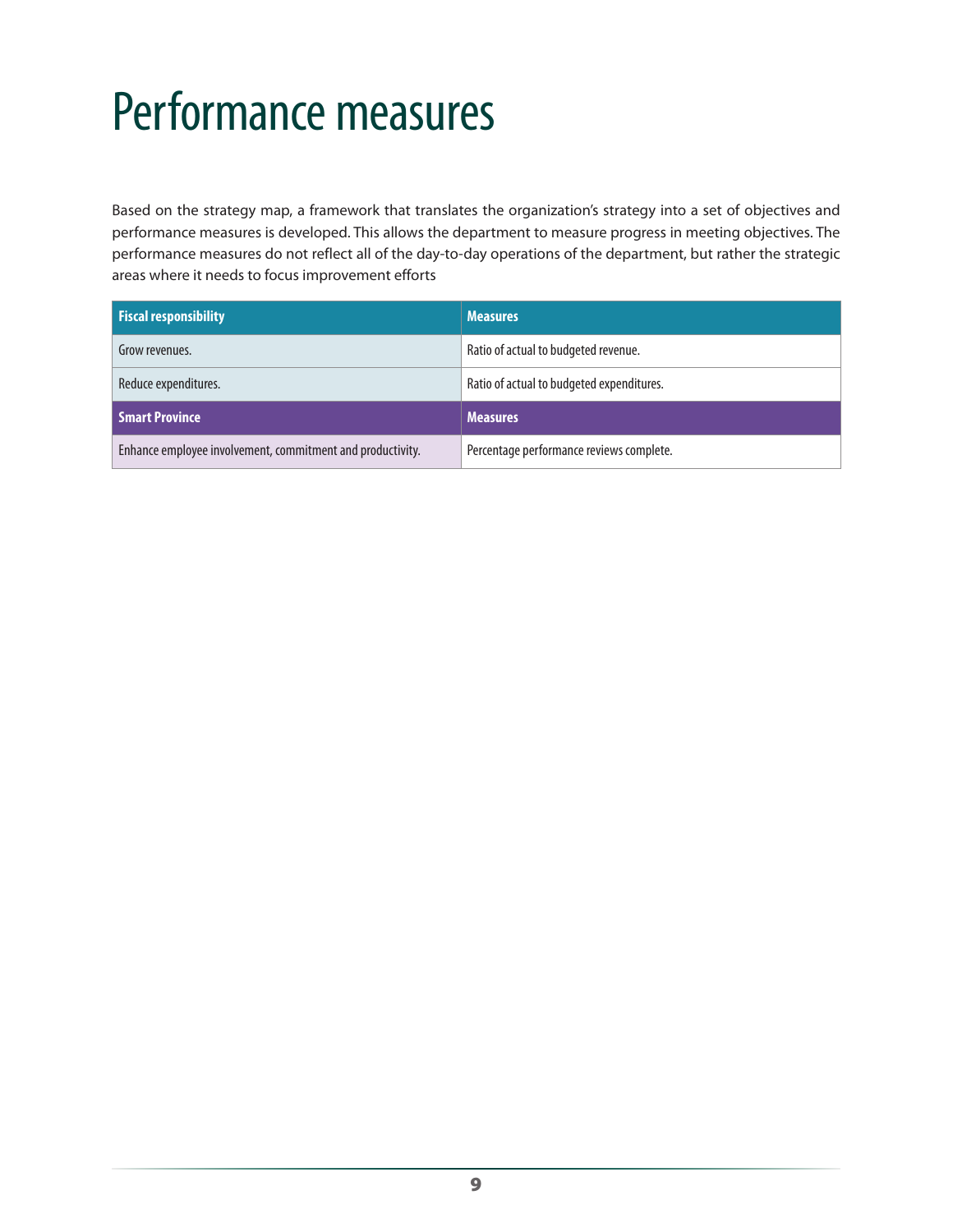### Fiscal responsibility

#### **Objective of the measure**

Grow revenues.

#### **Measure**

Ratio of actual to budgeted revenue.

#### **Description of measure**

*Ratio of actual to budgeted revenues*

Percentage of total revenue over- total budget.

#### *140 120 126.3 100 93.4 80 86.160 66.2 40 20 0* 2014-2015 2015-2016 2016-2017 2017-2018 **Overall performance** Below target. **Target:** 100.0% *<u>ALC ALC AD</u>* **Actual:** 86.1%

#### **Why do we measure this?**

This indicator measures the ability of GNB to manage its overall revenues, with the goal of improving its finances.

#### **What initiatives or projects were undertaken in the reporting year to achieve the outcome?**

The Public Intervener program has flow-through expenses that are billed to industry, and this recovery is classified as revenue for the office. The recoveries were lower than budgeted (\$105,000 actual versus \$234,000 budgeted). Revenue generated from the Queen's Printer was higher than budgeted (\$173,000 actual versus \$140,000 budgeted), as were Court Cost Recoveries (\$53,000 actual versus \$10,000 budgeted).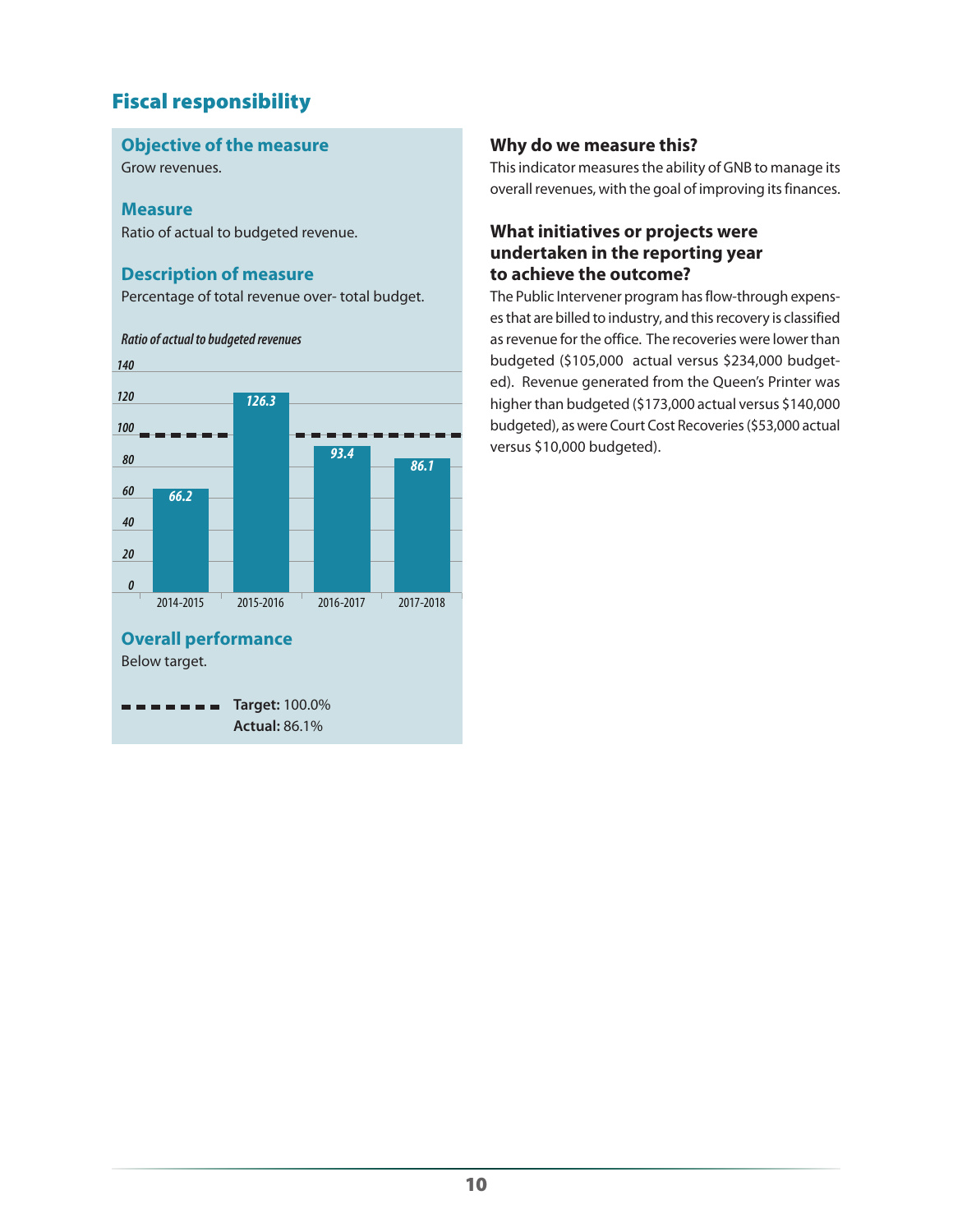## Fiscal responsibility

#### **Objective of the measure**

Reduce expenditures.

#### **Measure**

Ratio of actual to budgeted expenditures.

#### **Description of measure**

Percentage of total expenditures over-total budget.



#### **Overall performance**

Expenditures were \$19.1 million, or 103.4 per cent of budget.

**Target:** 100.0% **Actual:** 99.9%

#### **Why do we measure this?**

This indicator measures the ability of GNB to manage its overall expenses as compared to budget. The government must ensure expenses are managed in accordance with the budget and be prepared to take corrective action if expenses are projected to be over budget during the year.

#### **What initiatives or projects were undertaken in the reporting year to achieve the outcome?**

The Office of the Attorney General was able to balance its operating budget in 2017-2018. The overall budget is more than 90 per cent salaries, with the other major expenditure stemming from hiring outside legal counsel. There was an efficient balance between these two types of expenditures, contributing towards to a successful finanical outcome for the year. More specifically, major variances offset each other: a surplus in Legislative Services due to vacancies covered off a deficit in Family Crown Services, driven by operational requirments for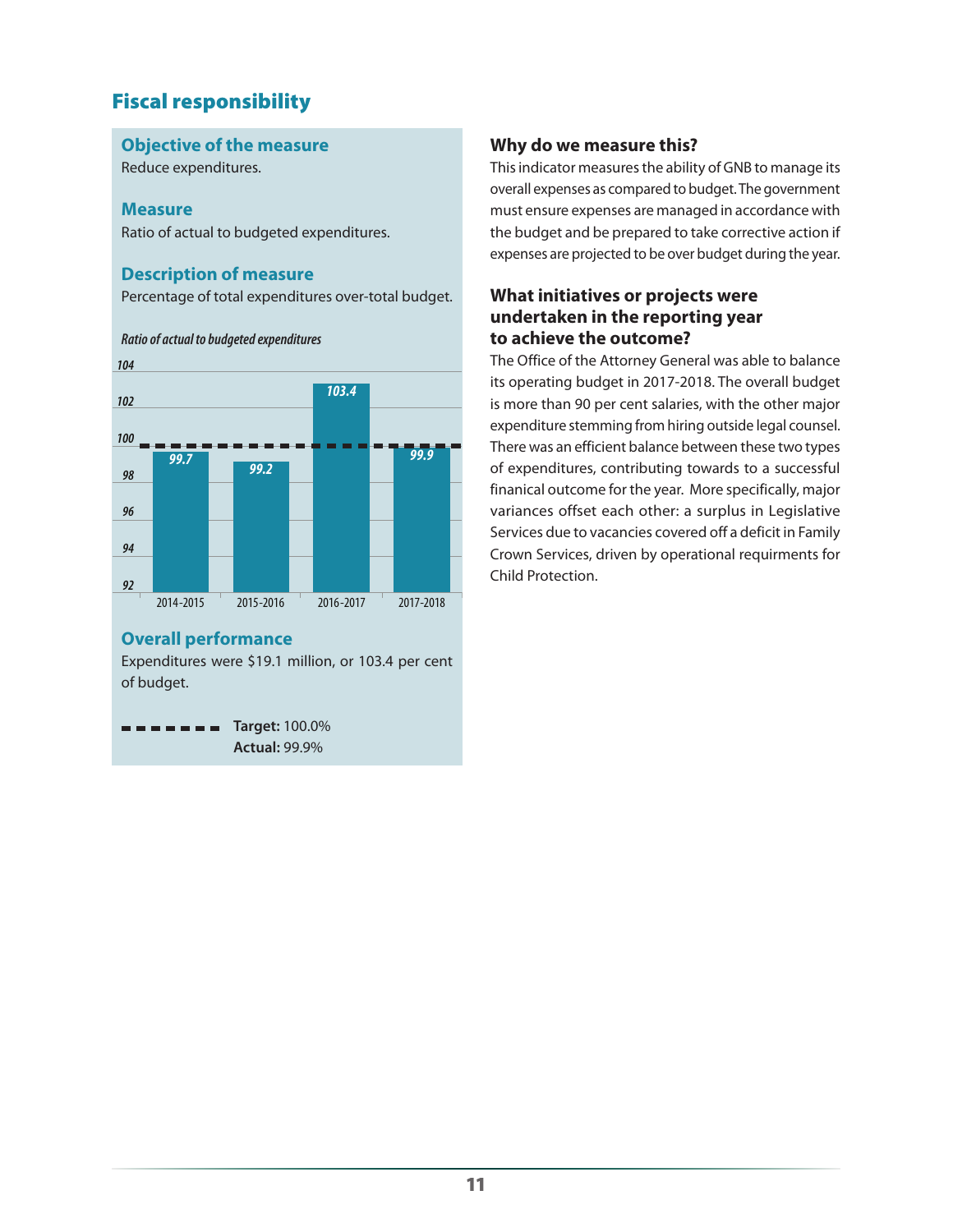### Smart Province

#### **Objective of the measure**

Enhance employee involvement, commitment and productivity.

#### **Measure**

Percentage of employee performance reviews completed.

#### **Description of measure**

The completion of performance reviews will provide an opportunity for managers and employees to discuss review and assess the accomplishment of work objectives, demonstrated competencies and overall individual employee contribution against GNB's business results.



#### **Overall performance**

The office reported an 67 per cent completion rate for all performance reviews. The completion rate dropped slightly due to workload and competing work priorities.



#### **Why do we measure this?**

Employees are entitled to receive their year-end performance reviews in a timely manner.

The completion of performance reviews will provide an opportunity for managers and employees to discuss and review the accomplishment of work objectives, demonstrated competencies and overall individual employee contribution toward the overall strategy of the Office of the Attorney General. By completing reviews, employees and their supervisors can discuss strategic and organizational goals in an effort to increase organizational and individual performance.

#### **What initiatives or projects were undertaken in the reporting year to achieve the outcome?**

Progress was regularly discussed with senior management and reminders were sent to managers. Lists of outstanding performance reviews and completion rates were provided throughout the year.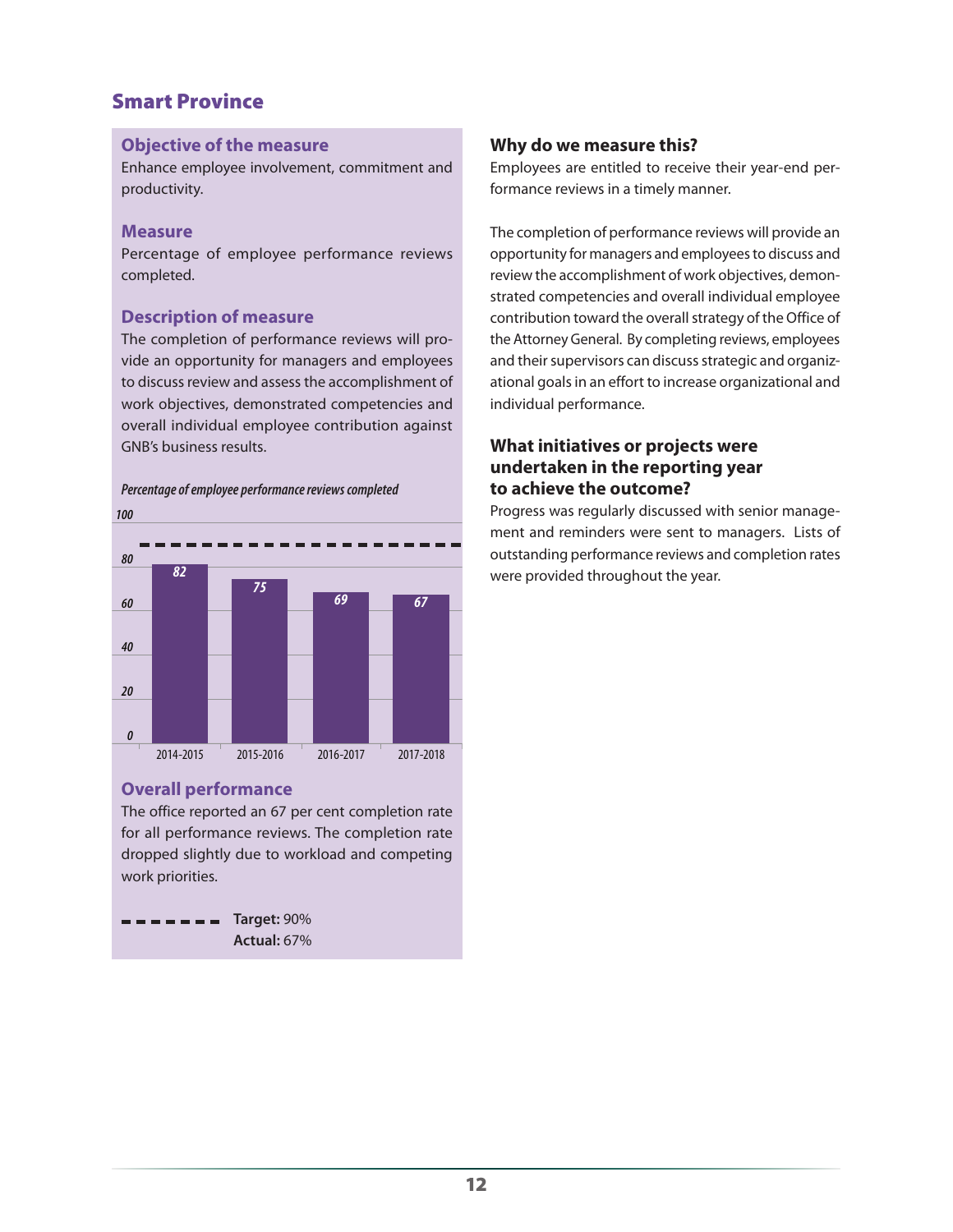# <span id="page-14-0"></span>Overview of departmental operations

The mission of the Office of the Attorney General is to ensure the application of the rule of law, impartial administration of justice and the protection of the public interest.

#### **High-level organizational chart**

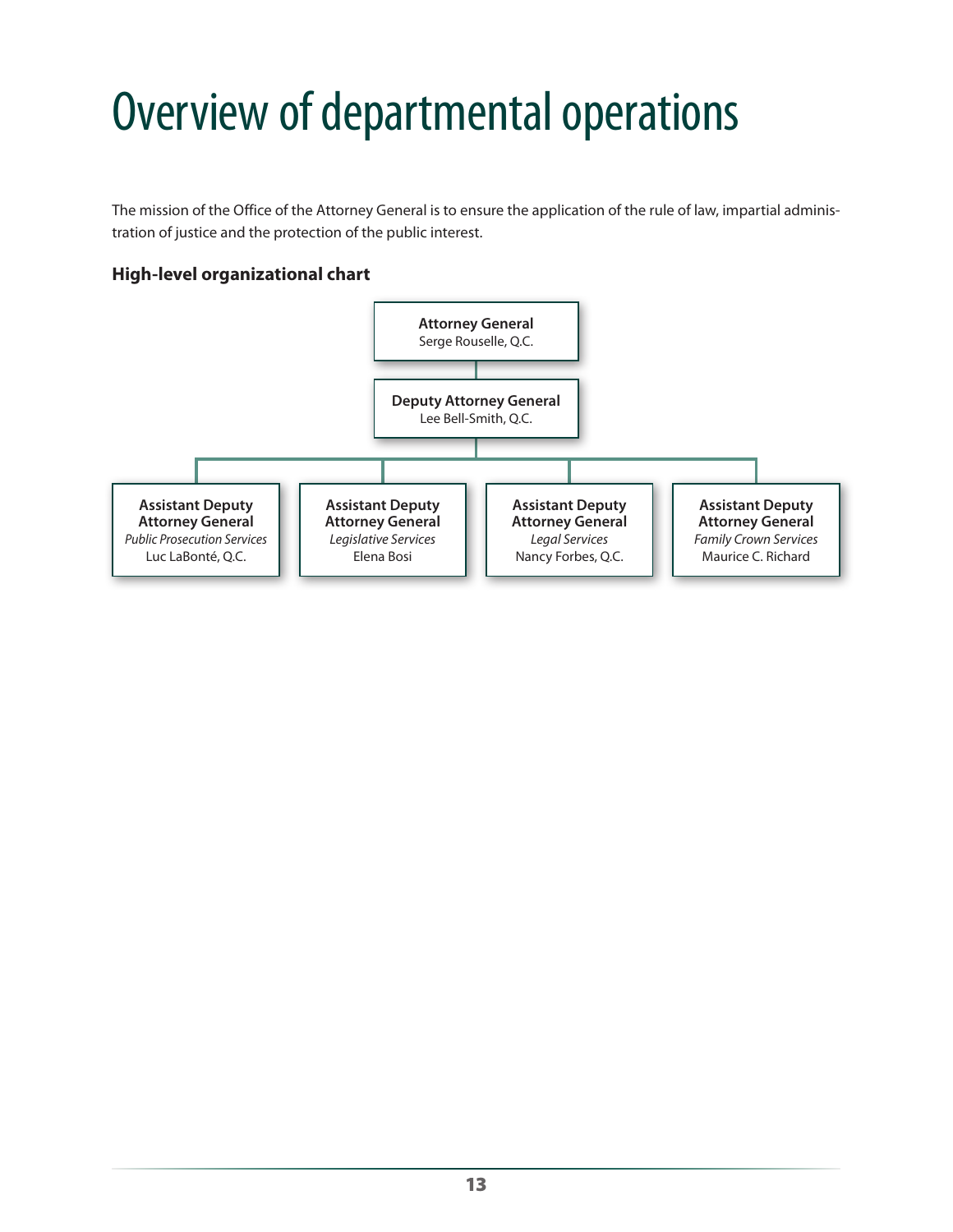# <span id="page-15-0"></span>Division overview and highlights

### Public Prosecution Services Branch

The mission of **Public Prosecution Services Branch** is to seek justice according to law and to do so firmly but fairly, and with an ingrained sense of dignity, in search of the truth.

The branch attempts to achieve its objective with a contingent of 64 Crown prosecutors, administrative and regional directors located in six regions as well as specialized prosecutions, all of which are overseen by an Assistant Deputy Attorney General, an Executive Director and a Manager of Operations.

The branch performs a quasi-judicial function whereby it independently and objectively determines whether there is sufficient evidence to pursue a prosecution in any given investigation carried out by a policing agency. Where a prosecution is commenced, the branch tries to obtain a just outcome while protecting the rights of charged persons and obtaining the participation of victims and other vulnerable persons without exposing them to undue hardship or abuse.

The branch performs these functions while taking into account the *Canadian Charter of Rights and Freedoms*, language rights, Aboriginal and treaty rights and the current statutes and case law.In the performance of its duties, the branch at all times balances its obligation to function at a high level in determining and seeking the public interest with its obligation to make every effort to remain within its budgetary restraints.

#### **HIGHLIGHTS**

- *The office has expanded its E-Disclosure project to include pilots at two additional sites with plans to expand the program to other locations in the coming year.*
- *The office conducted two mega criminal trials which required extraordinary staffing and other resources.*
- *The office managed 20,465 prosecutions under the*  Criminal Code of Canada *and the* Controlled Drugs and Substances Act *against adults and 1,193 prosecutions under the* Youth Criminal Justice Act*.*

### Legislative Services Branch

The mandate of the **Legislative Services Branch** is to provide to all departments and agencies a central legislative drafting service, in both English and French. The branch provides advice to the Attorney General, the Deputy Attorney General, the Executive Council Office and Cabinet on all legislative matters before the Officials Committee, the Policy Committee and the Legislative Instruments and Regulations Board. It carries out law reform projects for the Office of the Attorney General.

The Registrar of Regulations is located within the branch and discharges the responsibilities of that office as provided by the *Regulations Act*. The Legislative Publishing Unit discharges the responsibilities of the Queen's Printer as provided by the *Queen's Printer Act*, including the publication and distribution of all public acts and regulations.

#### **HIGHLIGHTS**

- *The branch dealt with a heavy workload in terms of the breadth and complexity of the legislative portfolio. A total of 72 bills drafted in the Legislative Services Branch received Royal Assent between April 1, 2017, and March 31, 2018, many of which dealt with significant GNB priorities;*
- *Between April 1, 2017, and March 31, 2018, 63 regulations drafted in the branch were filed with the Registrar of Regulations.*
- *On Dec. 31, 2017, acts were repealed under the* Statute Repeal Act*, administered by the branch under the authority of the Attorney General. This resulted in four more outdated, unproclaimed acts or portions of acts being removed from the statute books.*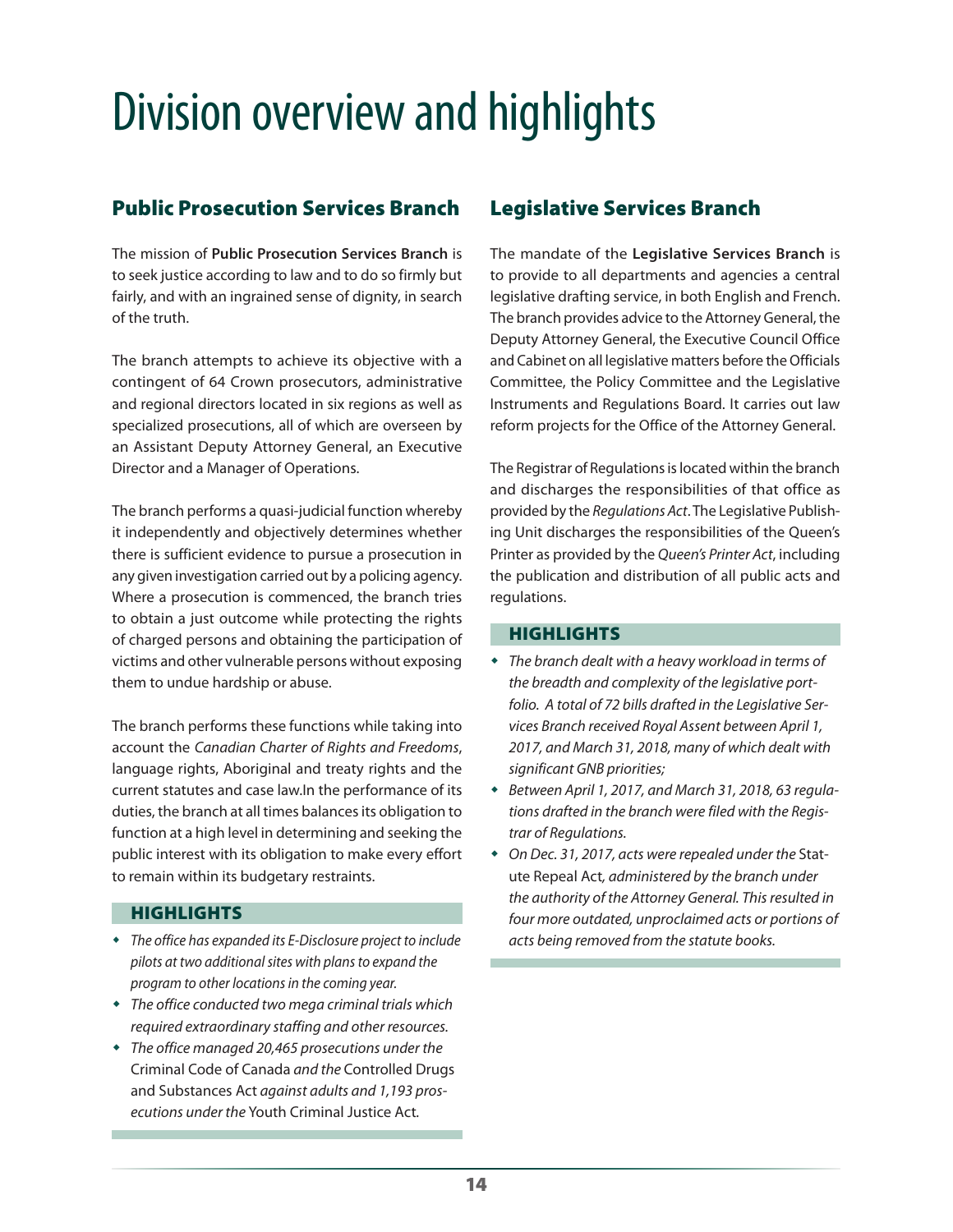### Legal Services Branch

The **Legal Services Branch** is responsible for the provision of legal advice to and representation of departments and select agencies in all matters not pertaining to public prosecution and legislative drafting. The legal advice and representation services provided by professional staff of the branch is intended to assist the Attorney General of New Brunswick in the fulfilment of his constitutionally mandated role as Chief Law Officer of the Crown and legal advisor to government.

The branch consists of five practice groups: a Litigation Group, an Administrative and Employment Law Group, a Corporate, Commercial and Property Law Group, a Legal Advice Services Group, and a Constitutional Law Group.

The practice group mode of service delivery is designed to encourage the sharing of knowledge among group members. The particular mode of service delivery implemented in the Legal Services Branch retains sufficient flexibility to accommodate the delivery of services in a cross-disciplinary environment. It thereby allows the Attorney General to take full advantage of in-house resources to expedite resolution of matters submitted to him or her.

The increasing complexity of legal matters dealt with by solicitors of the branch on behalf of the Executive Branch of government requires a certain degree of specialization on their part. The practice group mode of service delivery combined with a collegial approach to the practice of law has been determined as the most effective model for the delivery of legal services.

### Family Crown Services Branch

The **Family Crown Services Branch** was separated from the Public Prosecution Services Branch on Nov. 1, 2015, and it became the fourth legal branch of the Office of the Attorney General.

The mission of the Family Crown Services Branch remains to seek justice according to law and to do so firmly but fairly, and with an ingrained sense of dignity, in search of the truth.

The branch attempts to achieve its objective with a contingent of 15 Family Crown prosecutors, one manager of operations and six permanent administrative assistants, all of whom are overseen by an Assistant Deputy Attorney General who reports directly to the Deputy Attorney General.

The branch performs a quasi-judicial function whereby it independently and objectively determines whether there is sufficient evidence to initiate court proceedings in adult and child protection matters which engage section 7 of the *Canadian Charter of Rights and Freedoms*.

The branch provides additional services to the Department of Social Development in subrogated support and private custody, access and support matters involving a government interest; to the director of Support Enforcement in judicial support enforcement matters; as agent of the Attorney General in the civil aspects of international child abduction under the International *Child Abduction Act*; and in interjurisdictional matters under the *Divorce Act* and under the *Interjurisdictional Support Orders Act*.

The branch seeks to obtain a just outcome while protecting the most vulnerable members of society and balancing the rights of opposing parties.

The branch performs these functions while taking into account the *Canadian Charter of Rights and Freedoms*, language rights, Aboriginal and treaty rights and the current statutes and case law.

In the performance of its duties, the branch at all times balances its obligation to function at a high level in determining and seeking the public interest with its obligation to make every effort to remain within its budgetary restraints.

Family Crown Counsel provides a number of services under the *Hague Convention on the Civil Aspects of International Child Abduction*. It has dealt with a number of incoming requests from foreign states for the return of children wrongfully removed from them or wrongfully retained in Canada. It has also processed outgoing requests for the return of New Brunswick children wrongfully removed from New Brunswick or wrongfully retained in a foreign state. Additionally, Family Crown Counsel has responded to inquiries from New Brunswick residents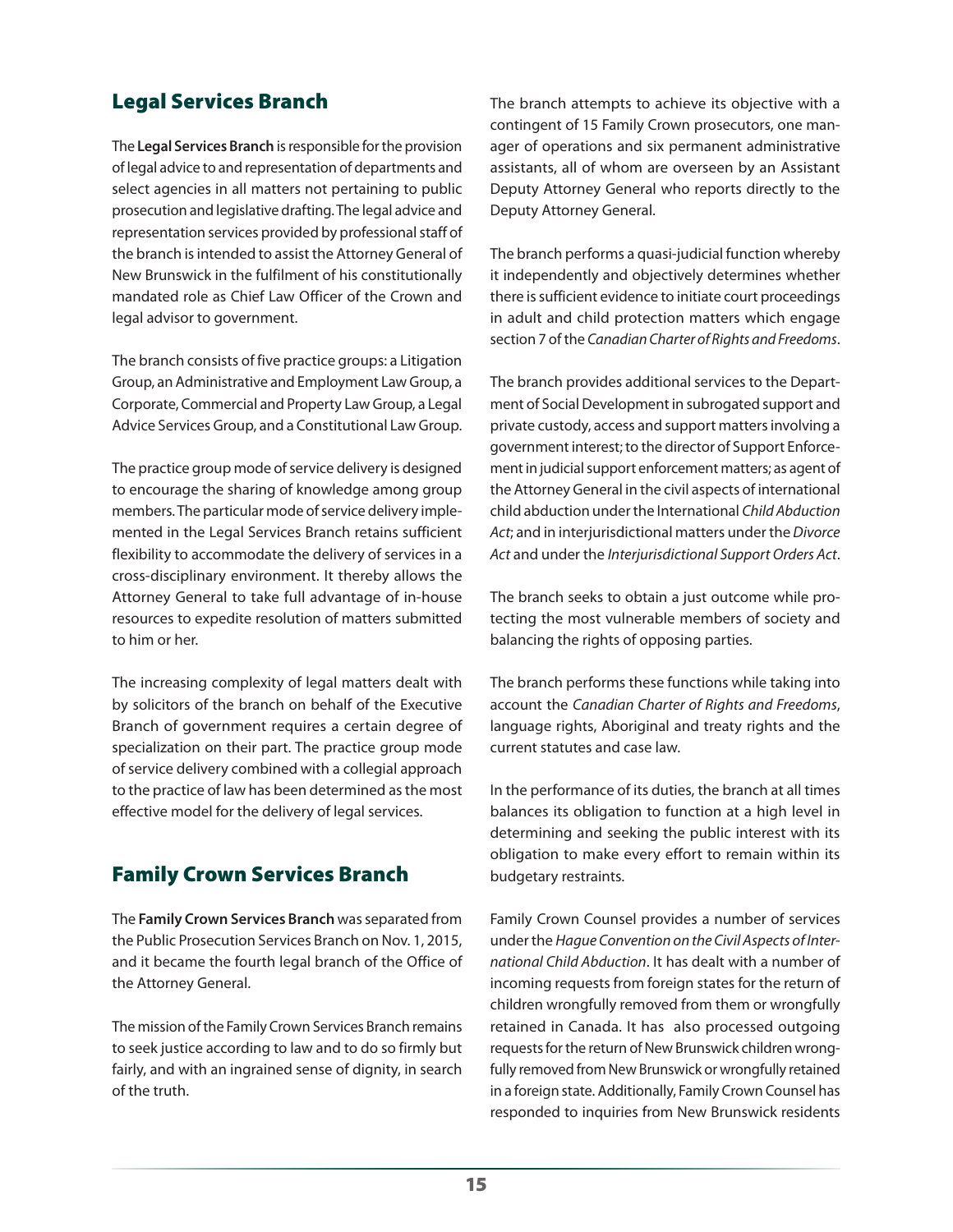and/or their lawyers seeking to prevent international child abduction by referring them to websites that identify preventative measures to consider in custody/ access litigation or agreements or when dealing with children traveling outside Canada.

#### **HIGHLIGHTS**

- *Child and adult protection applications account for more than 70 per cent of the total workload of Family Crown Services. During the period covered by this report there has been a significant increase in the number of cases as well as the complexity of such cases.*
- *Child support issues and Judicial Enforcement proceedings litigated by the Family Crown prosecutors account for approximately 30 per cent of the total workload of Family Crown Services. This litigation assists those receiving income assistance in obtaining child support orders and contributes to the successful recovery of income assistance costs by GNB (through the Family Support Orders Services) each year.*

### Communications Branch

The **Communications Branch** provides public awareness and promotion of departmental programs, services and policies. The branch is responsible for public communication and education/awareness programs as well as providing strategic communications planning and advice to the Minister, senior managers and staff. The branch prepares news releases, advertisements, speeches, speaking notes and briefing notes for the office. Along with providing ministerial support, the branch co-ordinates departmental news conferences and events as well as coordinating activities related to the Legislative Assembly of New Brunswick.

### Administrative Services Branch

The **Administrative Services Division** supports the Office of the Attorney General in meeting its mission, goals and objectives through the provision of quality support, advice, consultation, monitoring and coordinating services to all managers and employees in the areas of departmental services, financial services, human resources, information systems and facilities management. It also oversees the expropriation advisory function. The

employees responsible for the execution of the Lean Six Sigma aspect of GNB's Performance Excellence process, the departmental Process Improvement facilitators, are part of this division.

### Human Resources Branch

The **Human Resources Branch** provides leadership and support to the Office of the Attorney General on human resource planning, recruitment, classification, labour relations, employee relations, training, Performance Management, Change Management, organizational development, human resource policies and program implementation.

### Expropriations Advisory Officer

The **Expropriations Advisory Officer**, pursuant to the *Expropriation Act*, reviews expropriation proposals and holds public hearings on disputes over proposed property expropriations. The function of the Expropriations Advisory Officer, as an independent advisor on the merits of expropriation proposals, has evolved as an effective, cost-efficient alternative to the previous advisory board. The Expropriations Advisory Officer has fulfilled this role on a contractual basis since 1989.

| <b>Activities</b>           | 2017     | 2016 | 2015 | 2014 | 2013     |
|-----------------------------|----------|------|------|------|----------|
| Notices of intention        |          |      |      |      |          |
| to expropriate              | 16       | 8    | 17   | 14   | 15       |
| Properties involved in      |          |      |      |      |          |
| proposed expropriations     | 55       | 48   | 30   | 156  | 658      |
| Owners of property involved |          |      |      |      |          |
| in proposed expropriations  | 49       | 62   | 51   | 119  | 375      |
| Uncontested expropriations  |          |      |      |      |          |
| by Order-in-Council, non-   |          |      |      |      |          |
| objection, or objection     | 59       | 7    | 12   | 1    | 3        |
| <b>Expropriations with</b>  |          |      |      |      |          |
| hearings scheduled or       |          |      |      |      |          |
| limitation on objection     |          |      |      |      |          |
| period not yet expired      | 17       | 15   | 6    | 0    | 0        |
| <b>Hearings</b>             | $\Omega$ | 1    | 1    | 1    | $\Omega$ |

\* *The recording period is from January 1st to December 31st*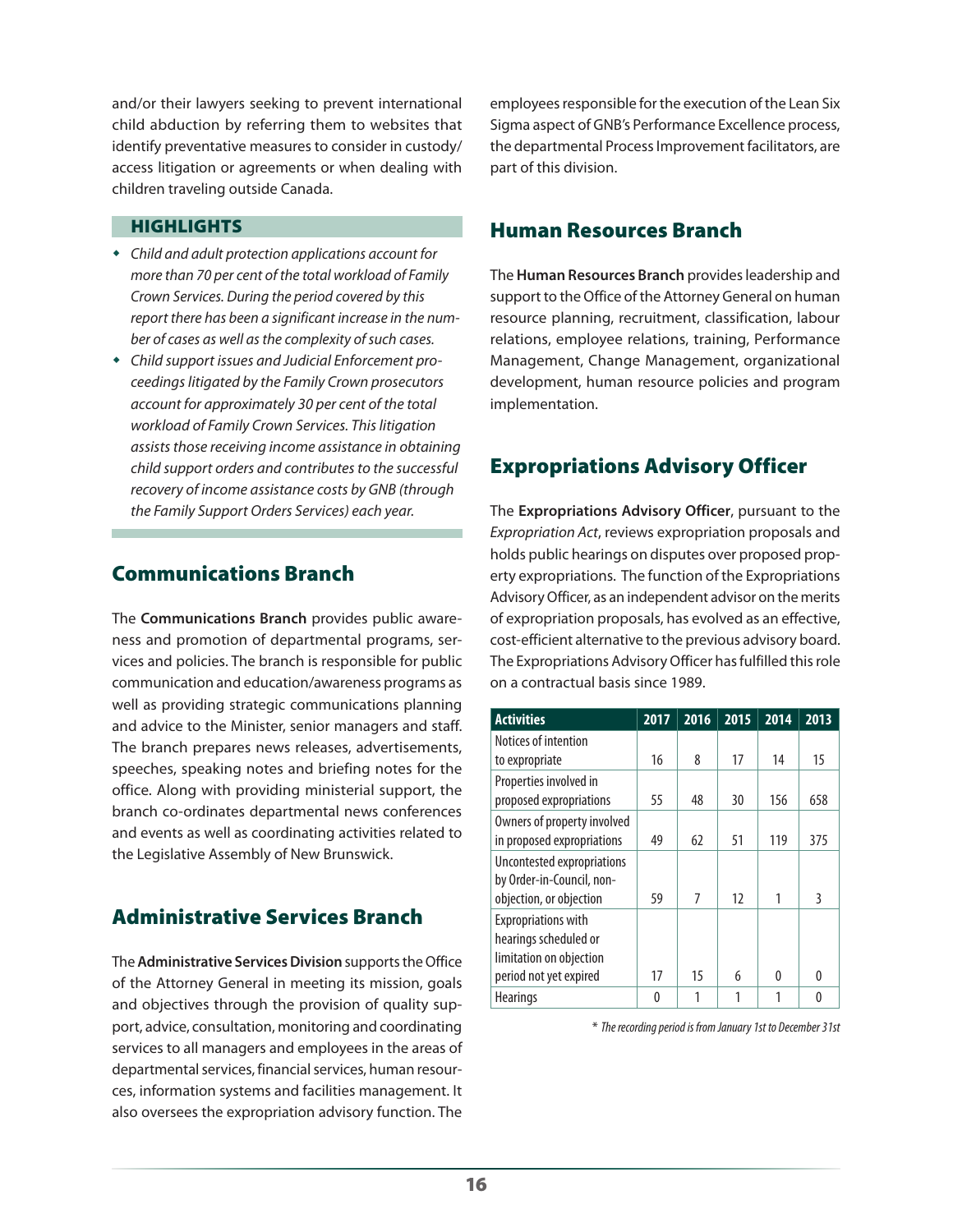# <span id="page-18-0"></span>Financial information

### **Table 1: Ordinary Account Expenditures by program**

Fiscal year ending March 31, 2018 (\$000)

|                      | <b>Main Estimates</b> | Appropriation<br><b>Transfers</b> | <b>Final Budget</b> | <b>Actual</b> | <b>Variance</b><br>over (under) |
|----------------------|-----------------------|-----------------------------------|---------------------|---------------|---------------------------------|
| Administration       | 447                   | $\mathbf{0}$                      | 447                 | 339           | (107)                           |
| <b>Family Crown</b>  | 1,910                 | 48                                | 1,958               | 2,173         | 215                             |
| <b>Prosecutions</b>  | 8,509                 | 1,075                             | 9,584               | 9,628         | 43                              |
| Legislative Services | 2,755                 | 6                                 | 2,761               | 2,535         | (226)                           |
| Legal Services       | 4,672                 | 8                                 | 4,680               | 4,750         | 70                              |
| <b>Total Program</b> | 18,293                | 1,137                             | 19,430              | 19,425        | (5)                             |

The overall program variance was minimal in 2017-2018; pressures in the Family Crown, Prosecutions and Legal Services branches were offset by savings in Administration and Legislative Services branches.

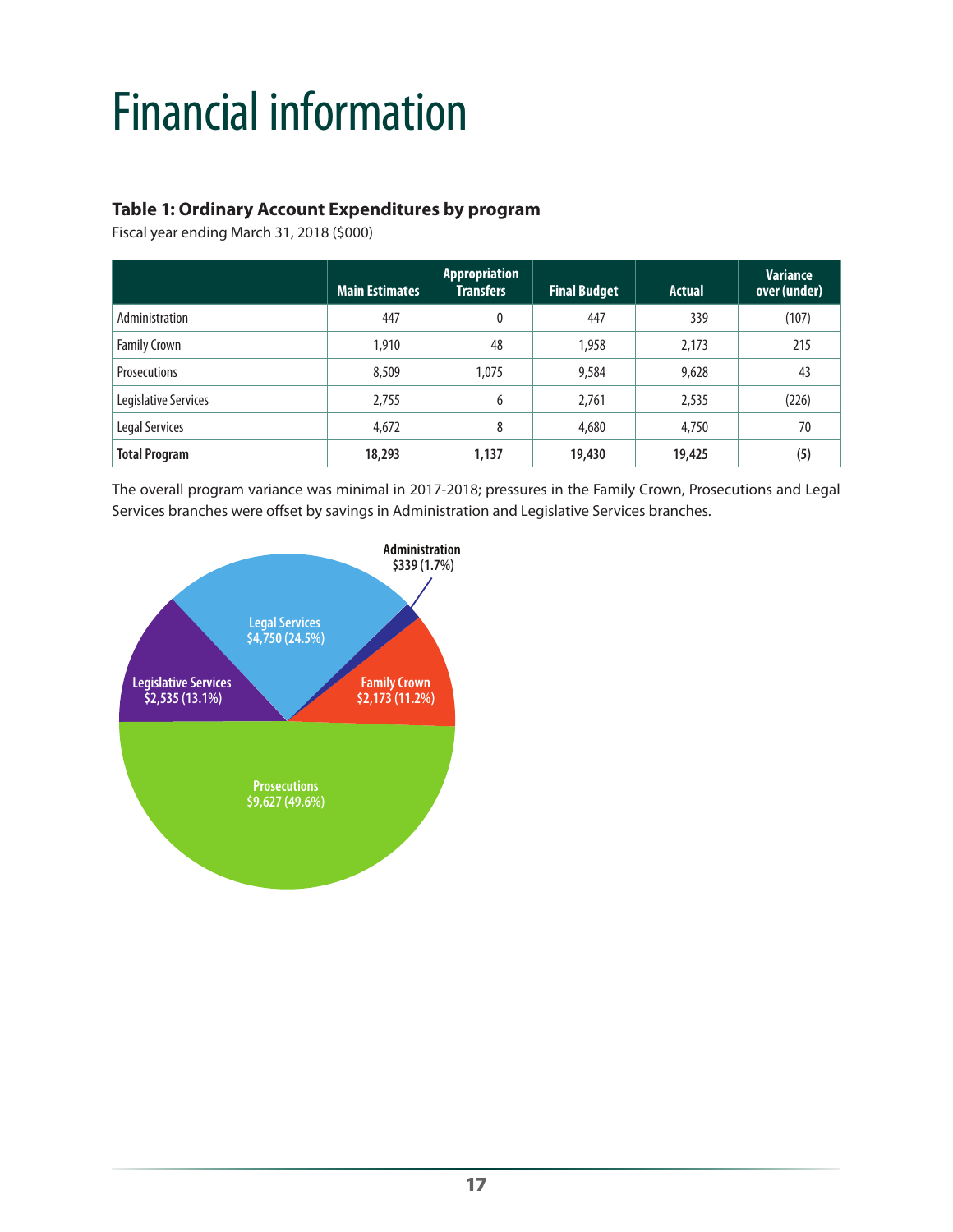#### **Table 2: Ordinary Revenue**

Fiscal year ending March 31, 2018 (\$000)

|                                | <b>Budget</b> | <b>Actual</b> | <b>Variance</b><br>over<br>(under) |
|--------------------------------|---------------|---------------|------------------------------------|
| Sale of Goods and Services     |               |               |                                    |
| <b>Queen's Printer</b>         | 140           | 173           | 33                                 |
| <b>Fines and Penalties</b>     |               |               |                                    |
| Court Cost - Recoveries        | 10            | 53            | 43                                 |
| <b>Miscellaneous</b>           |               |               |                                    |
| Public Intervener - Recoveries | 234           | 105           | (129                               |
| <b>Total Revenue</b>           | 384           | 331           |                                    |

Despite higher than budgeted revenues from the Queens Printer and Court Cost Recoveries, the variance from the Public Intervener recoveries caused an overall deficit.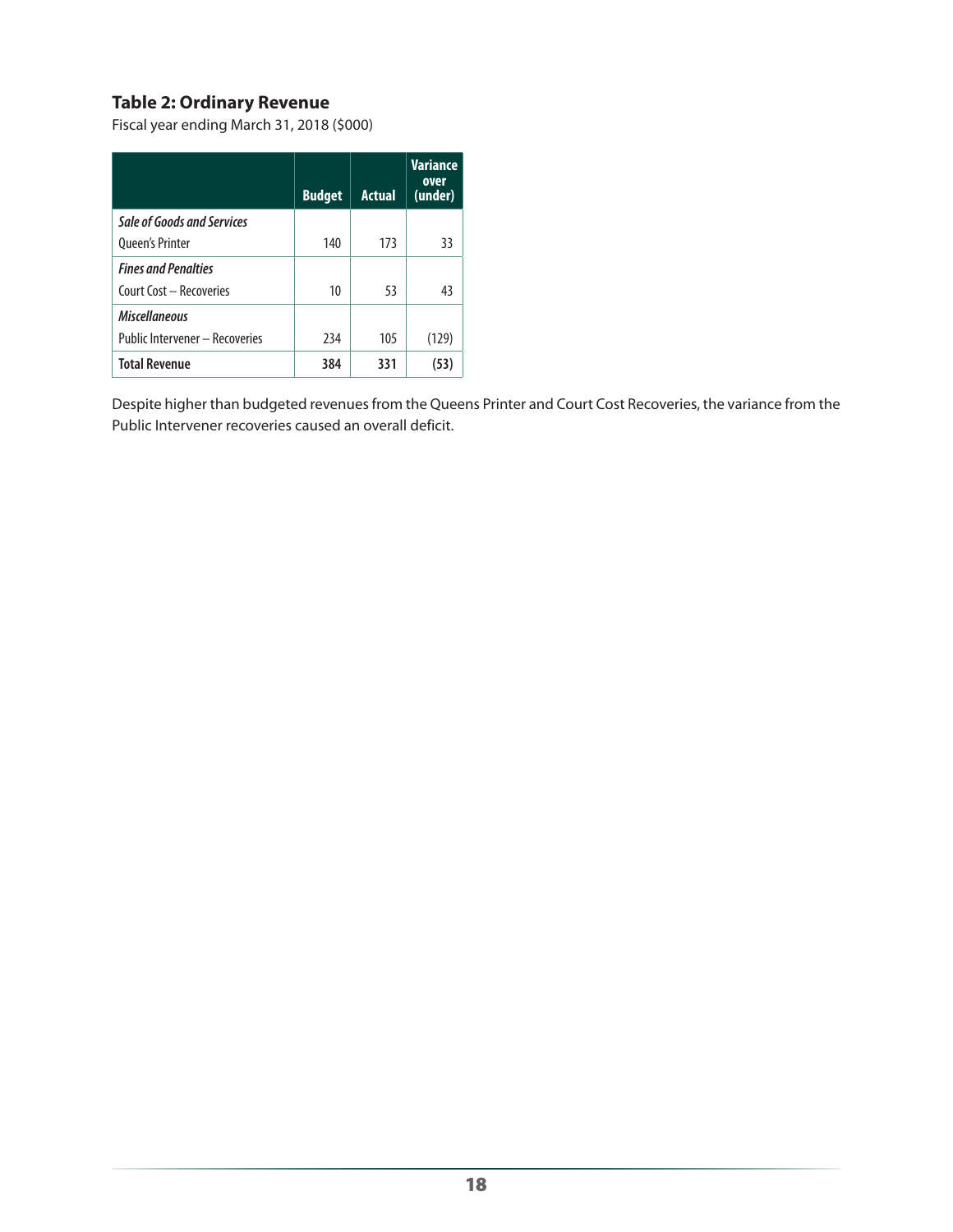### **Table 3: Special Purpose Account (Revenue and Expenditures)**

Fiscal year ending March 31, 2018 (\$000)

|                                     | <b>Budget</b> | <b>Actual</b> | <b>Variance</b><br>(under)<br>over |
|-------------------------------------|---------------|---------------|------------------------------------|
| <b>Proceeds of Crime Trust Fund</b> |               |               |                                    |
| Revenue                             | 200           | 169           | (31)                               |
| Expenditures                        | 200           | 11            | (190)                              |
| Net proceeds of crime               | 0             | 158           | (159)                              |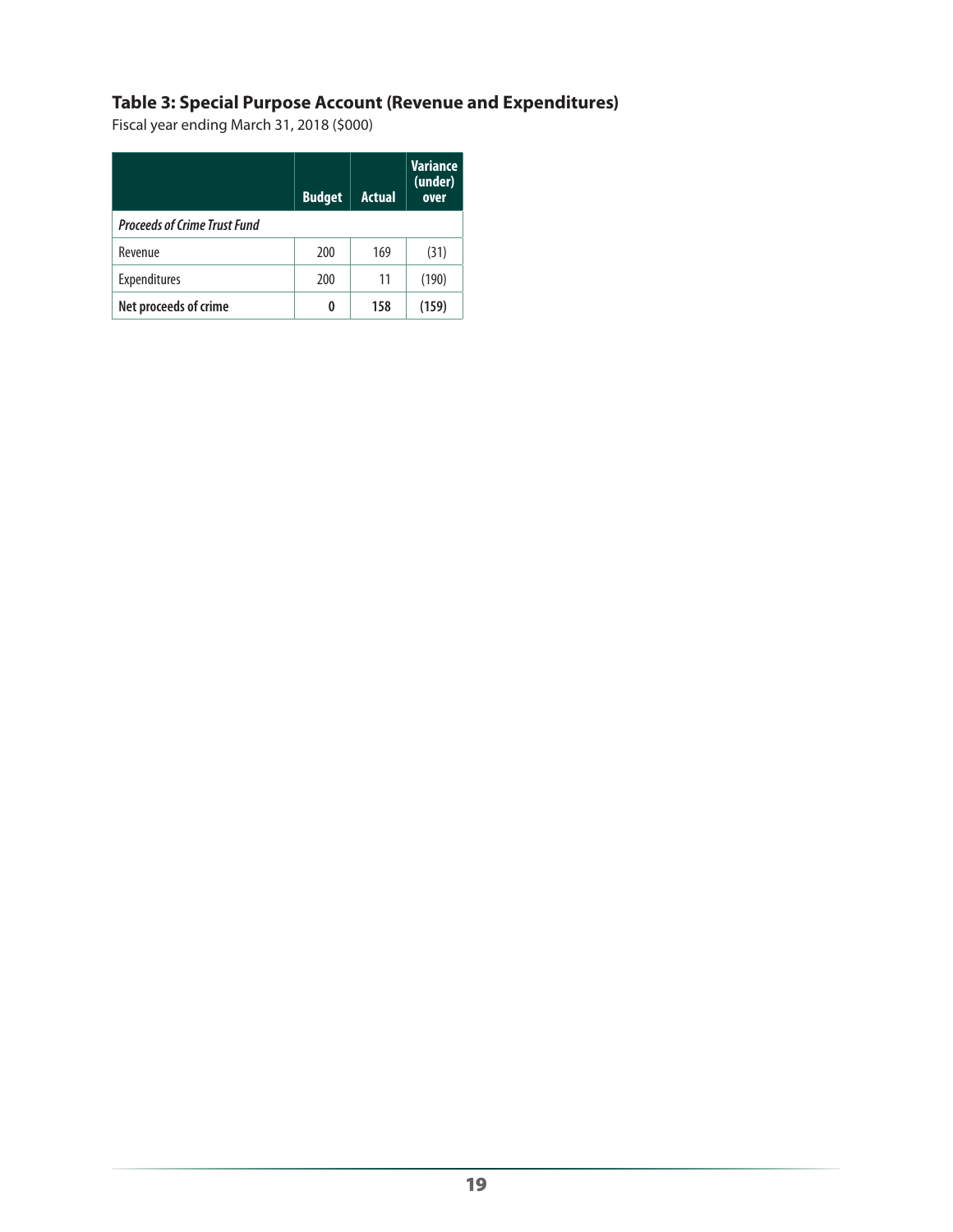# <span id="page-21-0"></span>Summary of staffing activity

Pursuant to section 4 of the *Civil Service Act*, the Deputy Minister of the Department of Human Resources delegates staffing to each Deputy Head for his or her respective department(s). Please find below a summary of the staffing activity for 2017-2018 for the Office of the Attorney General.

| Number of permanent and temporary employees * |           |           |  |  |
|-----------------------------------------------|-----------|-----------|--|--|
| <b>Employee type</b>                          | 2016-2017 | 2017-2018 |  |  |
| Permanent                                     | 177       | 158       |  |  |
| <b>Temporary</b>                              |           | 27        |  |  |
| <b>TOTAL</b>                                  | 181       | 185       |  |  |

\* *Does not include casuals*

The department advertised 19 competitions, including 18 open (public) competitions and one closed (internal) competition.

Pursuant to sections 15 and 16 of the *Civil Service Act*, the department made the following appointments using processes other than the competitive process to establish merit:

| <b>Appointment type</b>                               | <b>Appointment description</b>                                                                                                                                                                       | <b>Section of the</b><br><b>Civil Service Act</b> | <b>Number</b> |
|-------------------------------------------------------|------------------------------------------------------------------------------------------------------------------------------------------------------------------------------------------------------|---------------------------------------------------|---------------|
| Specialized Professional,<br>Scientific or Technical  | An appointment may be made without competition when a position requires:<br>$-$ a high degree of expertise and training<br>- a high degree of technical skill<br>- recognized experts in their field | 15(1)                                             |               |
| <b>Equal Employment</b><br><b>Opportunity Program</b> | Provides Aboriginals, persons with disabilities and members of a visible minority<br>group with equal access to employment, training and advancement opportunities.                                  | 16(1)(a)                                          |               |
| <b>Department Talent</b><br>Management Program        | Permanent employees identified in corporate and departmental talent pools, who<br>meet the four-point criteria for assessing talent, namely performance, readiness,<br>willingness and criticalness. | 16(1)(b)                                          |               |
| Lateral transfer                                      | The GNB transfer process facilitates the transfer of employees from within Part 1, 2<br>(school boards) and 3 (hospital corporations) of the Public Service.                                         | $16(1)$ or $16(1)(c)$                             |               |
| Regular appointment of<br>casual/temporary            | An individual hired on a casual or temporary basis under section 17 may be<br>appointed without competition to a regular properly classified position within the<br>Civil Service.                   | 16(1)(d)(i)                                       |               |
| Regular appointment of<br>students/apprentices        | Summer students, university or community college co-op students or apprentices<br>may be appointed without competition to an entry level position within the Civil<br>Service.                       | 16(1)(d)(ii)                                      |               |

Pursuant to section 33 of the *Civil Service Act*, no complaints alleging favouritism were made to the Deputy Head of Office of the Attorney General, and no complaints were submitted to the Ombud.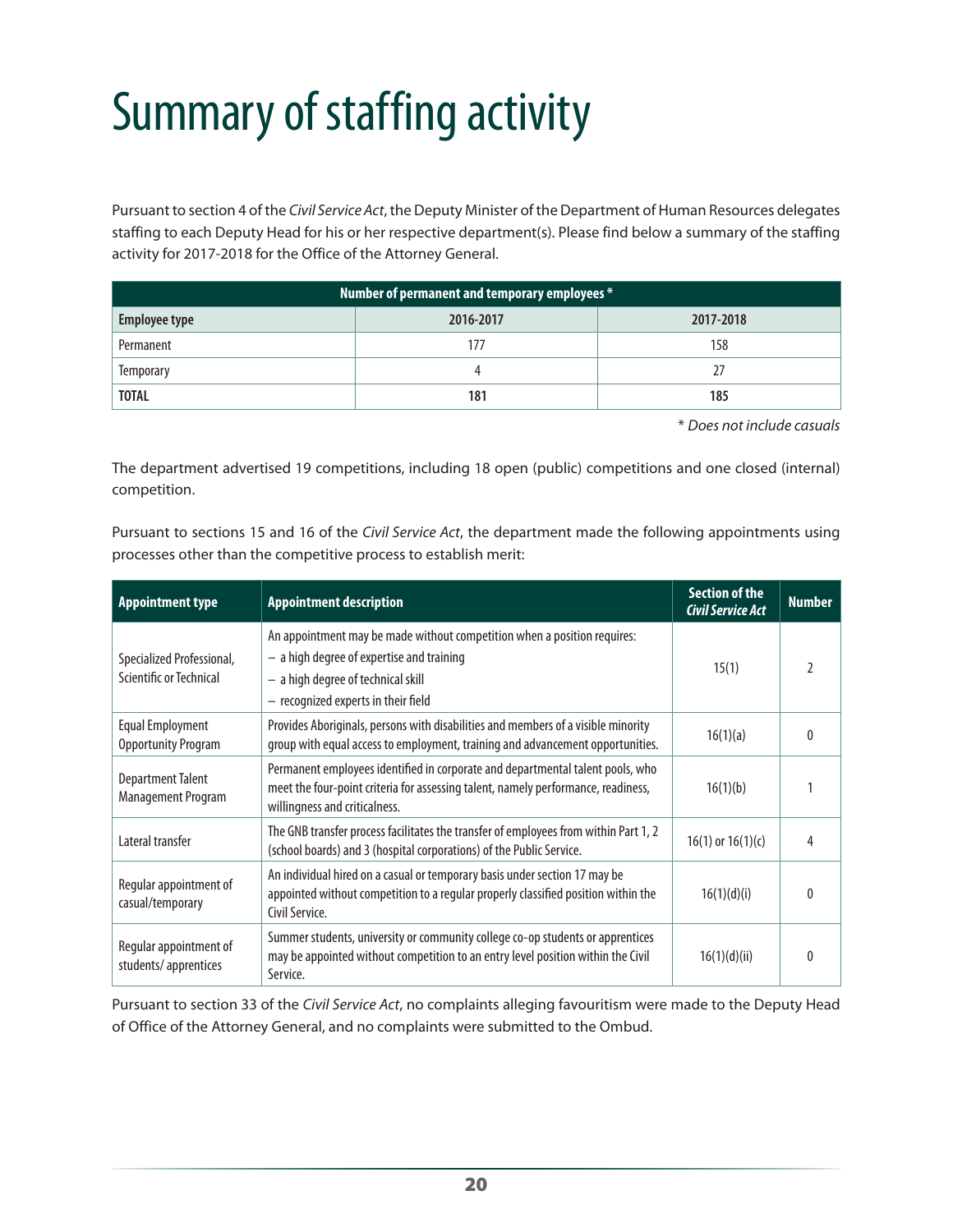# <span id="page-22-0"></span>Summary of Official Languages activities

#### **Introduction**

The Office of the Attorney General has developed and submitted a departmental Action Plan to Intergovernmental Affairs which includes strategic means for each of the four sectors of activity (focus) found in the *Plan on Official Languages Official Bilingualism: A Fundamental Value*.

#### **Focus 1**

#### *Ensure access to service of equal quality in English and French throughout the province:*

#### **Objectives for 2017-2018:**

- Extend a bilingual offer of service at first point of contact;
- Ensure a balance of linguistic capabilities to provide service in both Official Languages;
- Ensure bilingual signage is properly displayed at 1st point of contact;
- Ensure staff understand requirement for bilingual voice mail messages;
- Ensure correspondence is provided in client's language of choice;
- Generic correspondence is sent in both official languages.

#### **Activities to meet objectives:**

- As part of the employee orientation package, mandatory completion of the iLearn module on language of service is required;
- Review and update linguistic profiles as required;
- Language of service policy is reviewed yearly with employees during their work planning meeting;
- Additional signage is ordered and posted in public areas as required;
- Correspondence is provided in the client's language of choice;
- Employees are reminded periodically as required of their obligations.

#### **Focus 2**

*An environment and climate that encourages, for all employees, the use of the Official Language of their choice in their workplace:*

#### **Objectives for 2017-2018:**

- Ensure performance reviews are conducted in the employee's language of choice;
- Employees are offered upon hire language preference for computer set ups.

#### **Activities to meet objectives:**

- New hires are required to identify their preferred language for oral and written communications at point of hire;
- As part of the employee orientation package, mandatory completion of the iLearn module on language of work is required;
- Language of work policy is reviewed yearly with employees during their work planning meeting;
- Periodically review linguistic profiles to ensure compliance;
- Managers conduct performance reviews in their employee's preferred language of choice;
- During orientation, employees are asked for their preferred language for computer set up;
- Training is offered in both Official Languages;
- Departmental communication is provided in both Official Languages;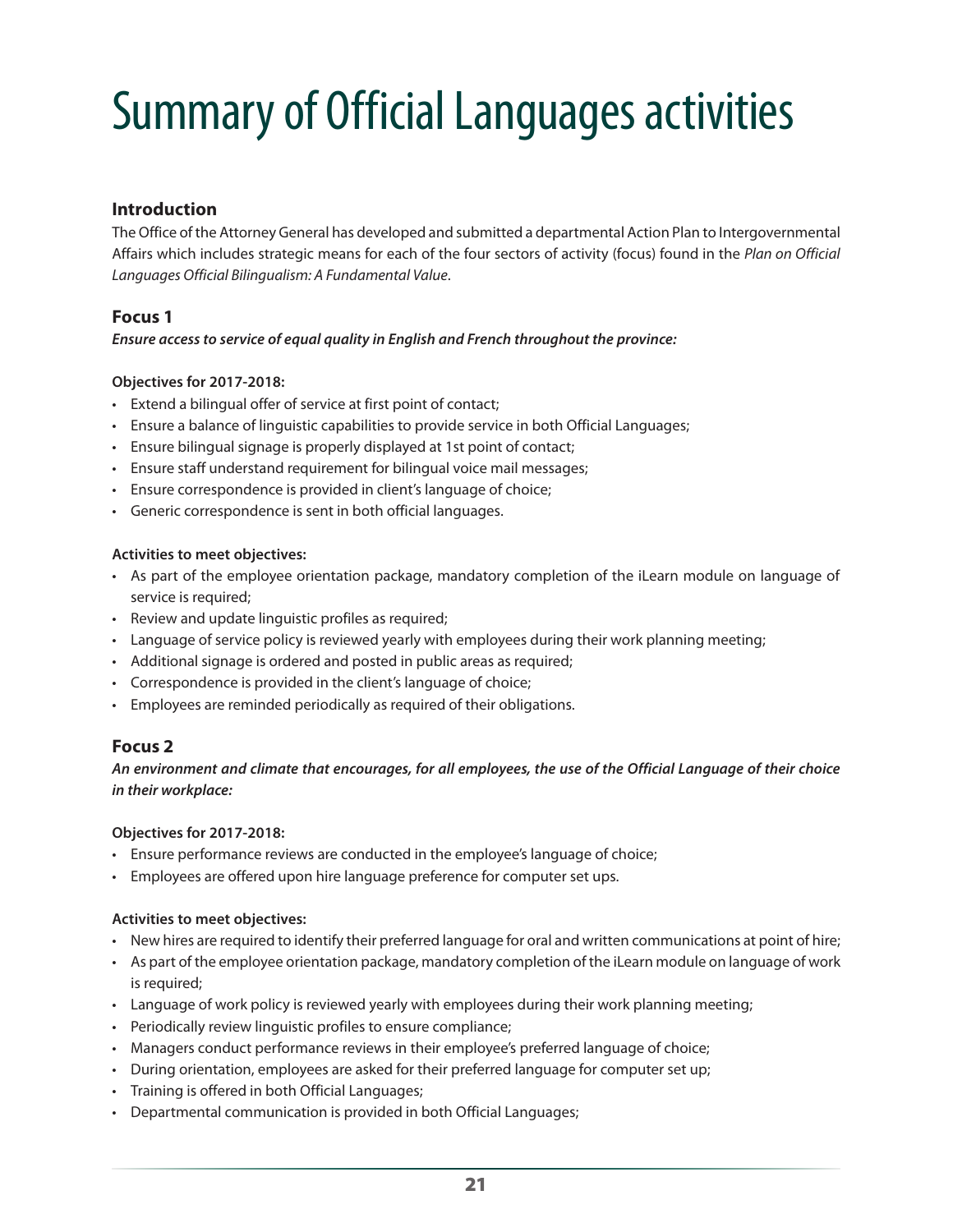- Reminders were sent to managers of the methods available for facilitating meetings while respecting linguistic duality;
- The Annual General Meetings for both Crowns and Legal Administrative staff are held in both Official Languages, or simultaneous translation is provided.

#### **Focus 3**

*Strategic means taken to ensure the department took into account the realities of the province's official languages communities:*

The impact on either official linguistic community and/or Official Languages requirements is factors that are considered in the design/development of policy.

#### **Focus 4**

#### *Ensure Public Service employees have a thorough knowledge and understanding of the* **Official Languages Act***, relevant policies, regulations, and the province's obligations with respect to Official Languages:*

#### **Objectives for 2017-2018:**

- Raise new employees' awareness of the Language of Work and Language of Service policies and remind current employees of their obligations through their yearly work planning meetings;
- Encourage ongoing development of second language skills.

#### **Activities to meet objectives:**

- The department requires all new employees to complete the training modules on Language of Work and Language of Service;
- All employees are informed of their obligations as part of their orientation program and/or through their work planning meetings;
- Specific training sessions regarding the *Official Languages Act*, the Language of Work and Language of Service policies were offered to all 24 front line Public Prosecutors' employeesin March 2018. These 30 to 90 minute sessions were offered onsite or via webinars;
- Public Prosecution Branch offered a formal professional development education program encompassing Legal, Management and Language training to staff that had identified wanting a refresher in French or English. These were weekly sessions for approximately 20 employees between October 2017 and June 2018;
- The Official Languages newsletter was circulated to all employees.

#### **Conclusion**

The Department's Official Languages Action Plan was developed in accordance with Government's Plan on Official Languages and ongoing efforts continue to be made to raise individual and departmental awareness about obligations regarding Official Languages. As well, three employees received second language training offered by GNB.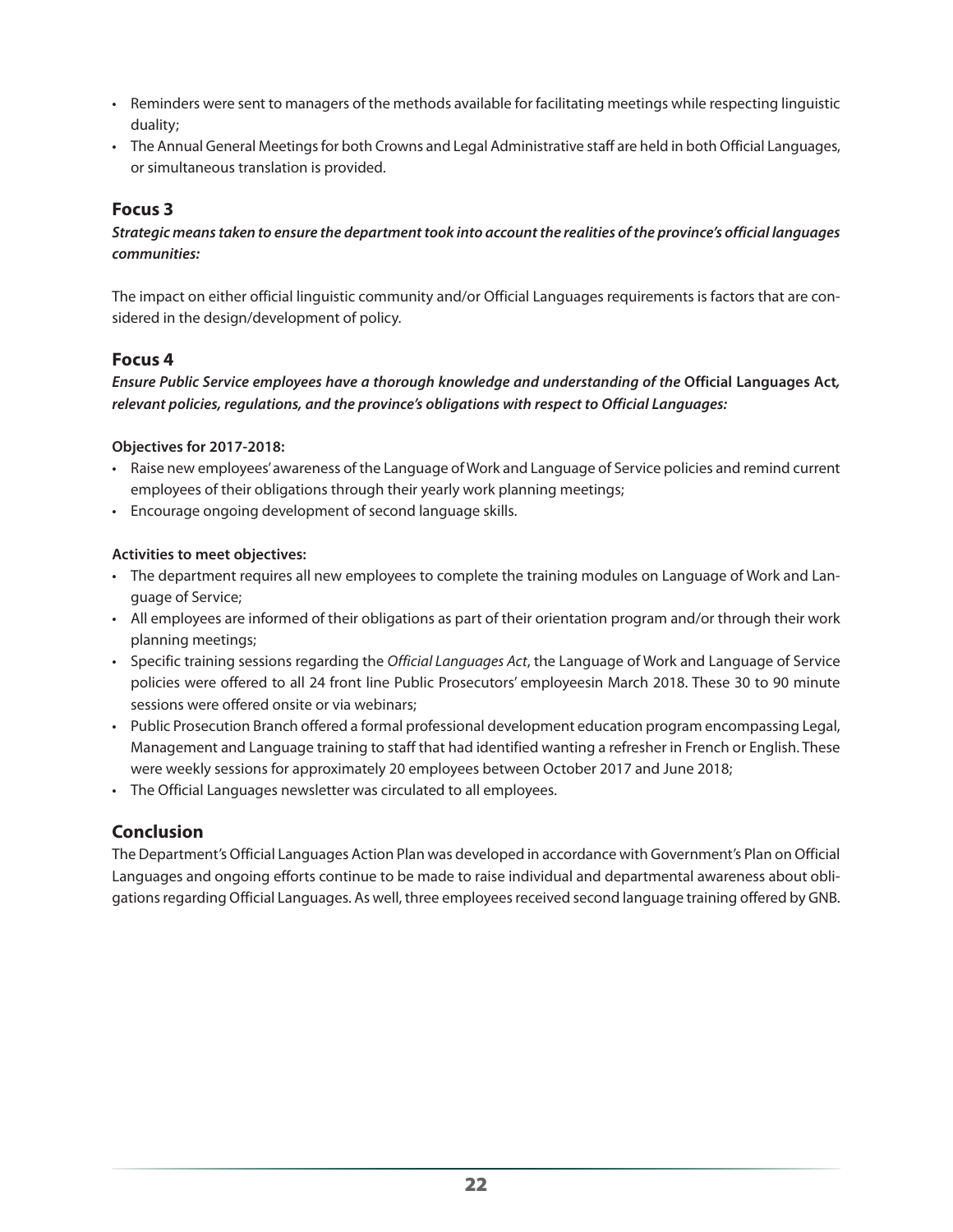# <span id="page-24-0"></span>Summary of recommendations from the Office of the Auditor General

The Office of the Auditor General has not issued any recommendations to the Office of the Attorney General since 2009-2010.